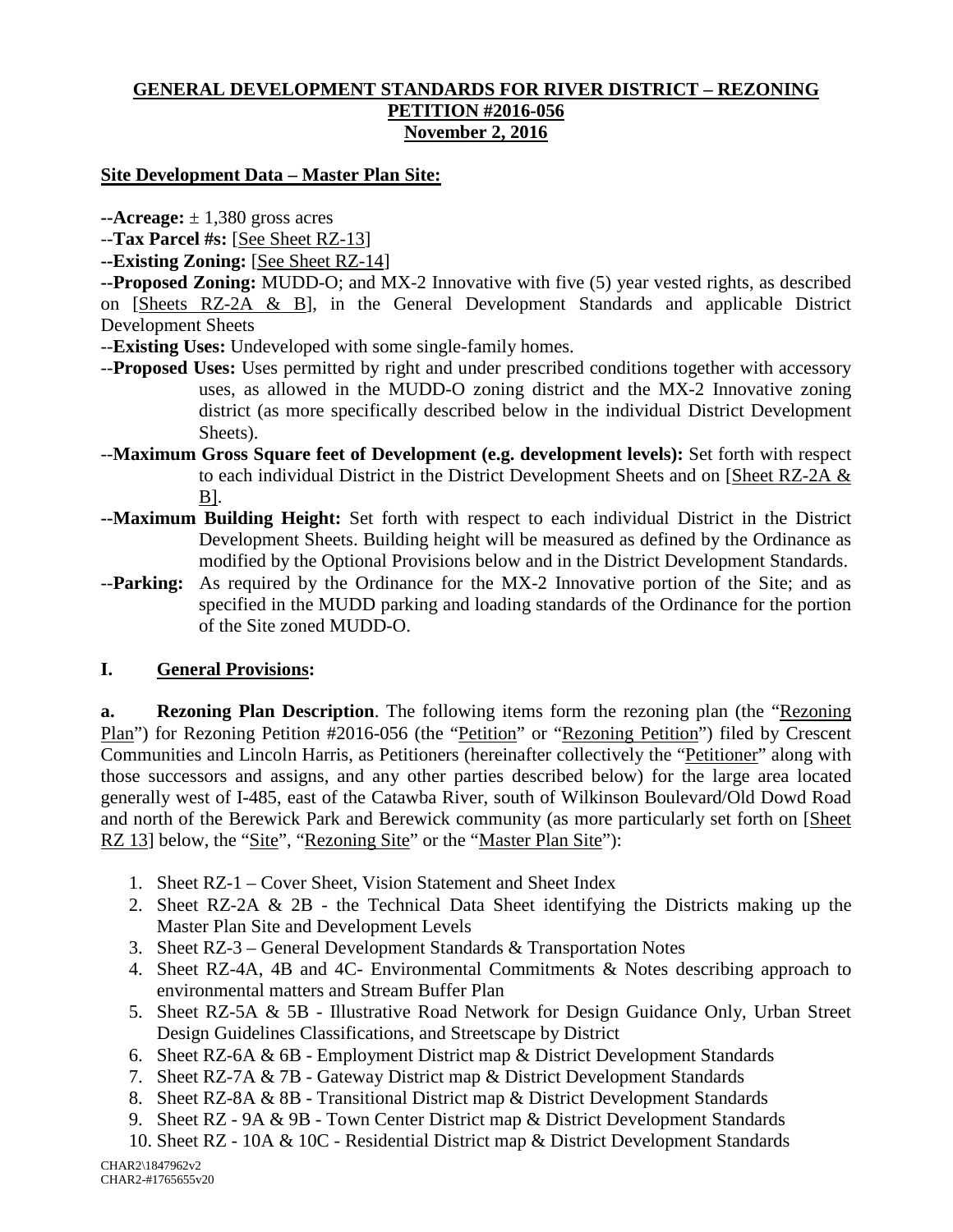- 11. Sheet RZ-11 Phased Development Levels & Transportation Network/Improvements (see also General Development Standards Section V)
- 12. Sheet RZ-12 General Utilities Extension/Infrastructure Plan
- 13. Sheet RZ 13 Internal Parcel Data setting forth existing ownership and parcel data
- 14. Sheet RZ 14A 14B Adjacent Parcel Owners and Internal Parcel Data of the Master Plan **Site**

Each of the above Sheet RZ items are referred to herein as a "Sheet" or collectively the "Sheets".

**b. Zoning Classifications/Ordinance**. Development of the Master Plan Site will be governed by the Rezoning Plan as well as the applicable provisions of the City of Charlotte Zoning Ordinance (the "Ordinance"). Unless the Rezoning Plan establishes more stringent standards, (i) the regulations established under the Ordinance for the MUDD-O zoning classification for the portion of the Master Plan Site so designated on the Rezoning Plan shall govern all development taking place on such portion of the Master Plan Site, subject to the Optional Provisions provided below and in the District Development Sheets; and (ii) the regulations established under the Ordinance for the MX-2 Innovative zoning classification for the portion of the Master Plan Site so designated on the Rezoning Plan shall govern all development taking place on such portion of the Master Plan Site, subject to any applicable Innovative Provisions.

**c. Development Districts.** For ease of reference and as an organizing principle associated with the master planned nature of the development associated with the Rezoning Plan, a series of five (5) development districts as generally depicted on certain of the Sheets as: 1. Employment District (zoned MUDD-O); 2. Gateway District (zoned MUDD-O); 3. Transitional District (zoned MUDD-O); 4.Town Center District (zoned MUDD-O); and 5. Residential District (zoned MX-2 Innovative) (each a "District" and collectively "Districts"). The exact boundaries of the Districts zoned MUDD-O may be subject to minor modifications to account for natural features such as creeks and locations of roads where such roads or creeks serve as a boundary for such Districts. Any such minor changes shall be requested through an administrative amendment per Section 6.207 of the Ordinance. All such other changes in the boundaries of the Districts zoned MUDD-O and any changes in the District boundaries between the Districts zoned MUDD-O and the Residential District which is zoned MX-2 shall be subject to a site plan amendment or a rezoning.

#### **d. Graphics and Alterations/Modifications/Planning Director Authority**.

- 1. Any schematic depictions, as applicable, of the uses, parking areas, sidewalks, structures and buildings, building elevations, driveways, streets, greenway and trail network, open space and other development matters and site elements (collectively the "Development/Site Elements") that may be set forth on the Rezoning Plan should be reviewed in conjunction with the provisions of these General Development Standards and the District Development Standards (collectively the "Development Standards"). The layout, locations, sizes and formulations of the Development/Site Elements that may be depicted on the Rezoning Plan are graphic representations of the Development/Site elements proposed. Except as otherwise expressly set forth in the Development Standards, including, without limitation this subsection 1.d., changes to the Rezoning Plan not anticipated by the Rezoning Plan will be reviewed and approved as allowed by Section 6.207 of the Ordinance.
- 2. Since the project has not undergone the design development and construction phases and given the long term master planned nature of this Rezoning Petition, it is intended that this Rezoning Plan provide for flexibility in allowing some alterations or modifications from the graphic representations of the Development/Site Elements shown on the Rezoning Plan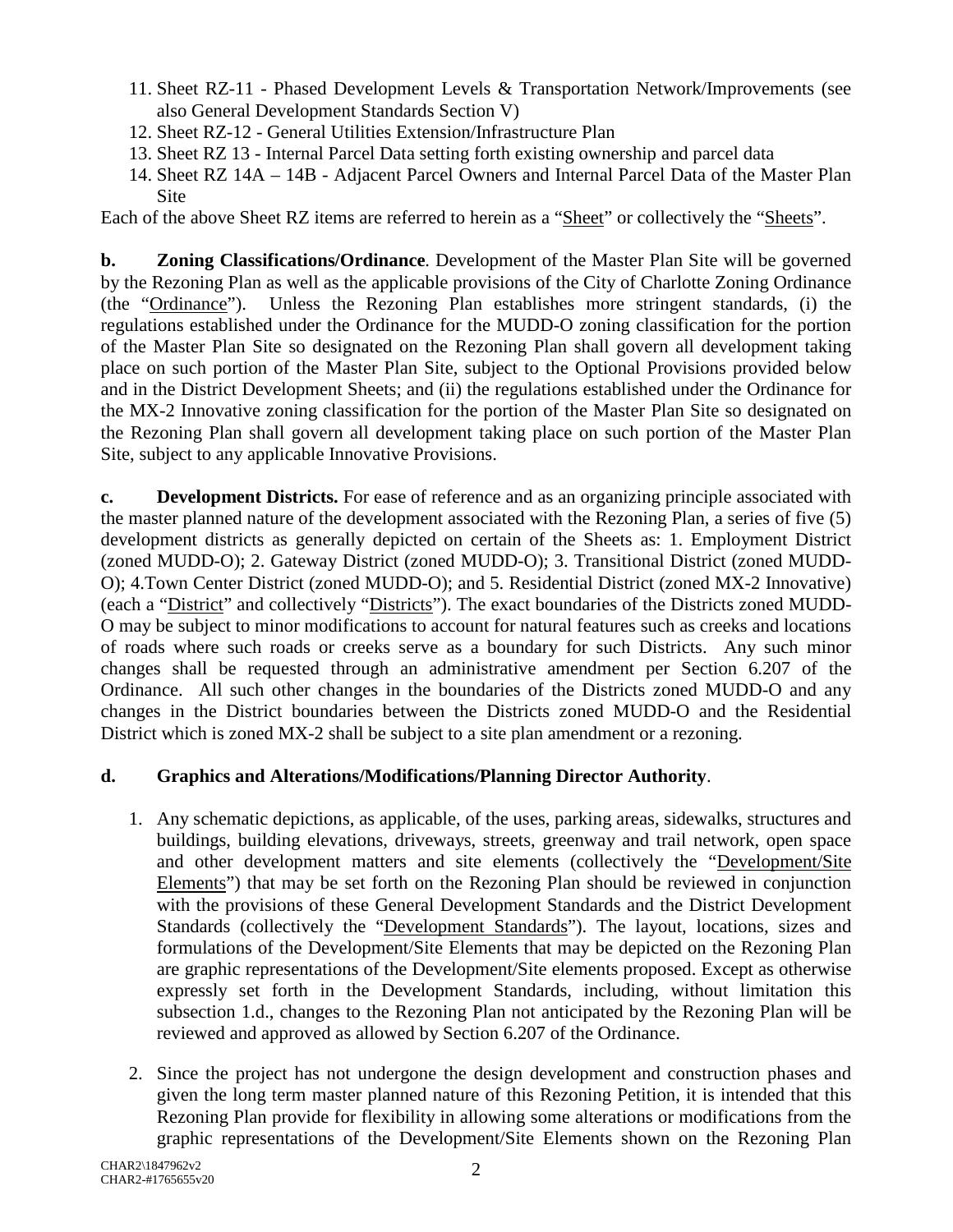upon initial approval or as the same may be amended from time to time. Therefore, there may be instances where minor modifications will be allowed without requiring the Administrative Amendment Process per Section 6.207 of the Ordinance. These instances would include changes to graphics if they are:

- (i) expressly permitted by the Rezoning Plan (it is understood that if a modification is expressly permitted by the Rezoning Plan it is deemed a *minor* modification for the purposes of these Development Standards); or
- (ii) *minor* and do not materially change the overall design intent that may be depicted on the Rezoning Plan; or
- (iii) *minor* modifications to move structures graphically depicted on the Rezoning Plan (either on the Rezoning Plan initially approved or as the same may be amended from time to time) closer to adjacent properties in a residential zoning district or abutting a residential use but no closer than the "external building line" indicated on the Sheets (in this case the external setbacks or buffer areas or other stated distance constraints set forth on the Rezoning Plan); or
- (iv) modifications to allow *minor* increases in the mass of the buildings, to the extent such mass of buildings are in fact shown on the Rezoning Plan initially approved or on future amendments of the same as may be approved from time to time, that do not materially change the design intent depicted on or described in the Rezoning Plan but only to the extent such massing is set forth on the Rezoning Plan as described above.
- 3. The Planning Director, or designee, will determine if such *minor* modifications are allowed per this amended process**,** and if the Planning Director, or designee, determines that the alteration does not meet the criteria described above, Petitioner, or owner of the applicable parcel in question, shall then follow the administrative amendment process per Section 6.207 of the Ordinance or seek a site plan amendment or rezoning; in each instance, however, subject to the Petitioner's appeal rights set forth in the Ordinance.
- 4. In addition to the foregoing, it is acknowledged that the Rezoning Plan contains design guidelines/standards that in their application to the development taking place could result in interpretation questions or requests for alterations to the application of such design guidelines/standards that are appropriate without resulting in a material deviation from the applicable design intent. These design guidelines/standards include those set forth in (i) Section VI of these General Development Standards, (ii) Sections VI and VII of the District Development Standards for the Employment, Gateway, Transitional, and Town Center Districts, and (iii) such other provisions of the Rezoning Plan dealing with design treatment and related standards for the MUDD-O Districts added in the future. Accordingly, as an *Optional Provision*, the Planning Director, or designee, in conjunction with the Zoning Administrator, shall have discretion to address the application of such design guidelines/standards to development taking place within the MUDD-O Districts that result in interpretation questions or requests for alterations to such application that the Planning Director, or designee, in conjunction with the Zoning Administrator, believes: (i) are reasonable and the public interest in light of the overall objectives and design intent set forth in the Rezoning Plan; (ii) follow appropriate design considerations as may be articulated in applicable design journals and standards issued by well-regarded planning organizations such as Urban Land Institute or the American Association of Planners; and (iii) are in keeping with updated design principles and guidelines associated with any future City of Charlotte Unified Development Ordinances or major design policy documents intended to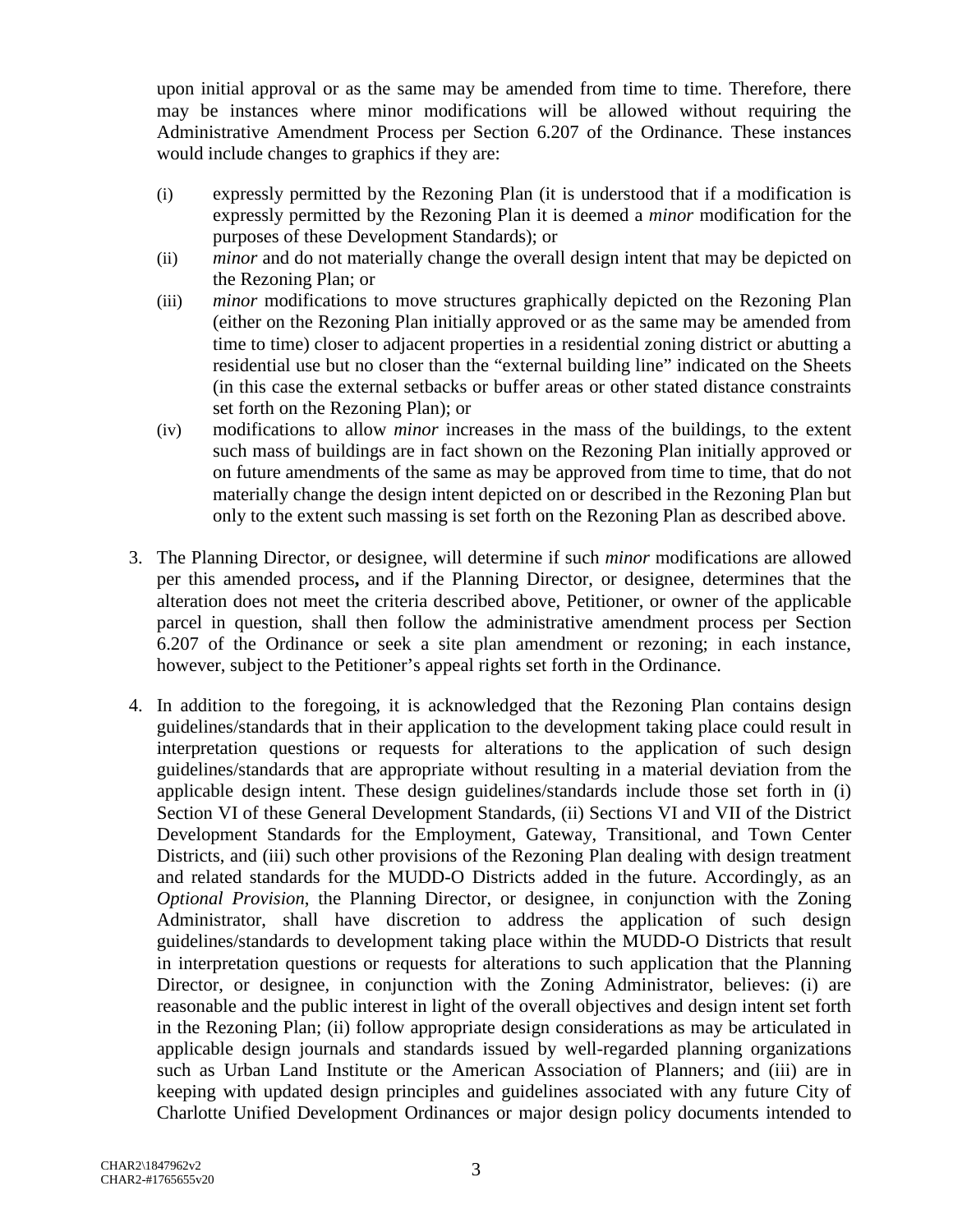guide design for the City of Charlotte; each of which as may be appropriately applied taking into consideration the applicable District and the uses/issues in question.

5. Furthermore and in addition to the foregoing, at any time the Petitioner, or assigns, may seek approval of the development sought by filing of a site plan amendment rezoning pursuant to the requirements of Section 6.207 of the Ordinance.

**e. Number of Buildings Principal and Accessory**. Given the master planned nature of the Rezoning, the Petitioner is not required to set forth the number of buildings and structures on the Rezoning Plan and an unlimited number of buildings and structures may be allowed.

**f. Planned/Unified Development**. Each District shall be viewed as a planned/unified development plan as to the elements and portions of the Site generally depicted on the Rezoning Plan for such District. As such, except where design guidelines or standards are set forth within portions of such Districts in the Rezoning Plan, side and rear yards, buffers, building height separation standards, FAR requirements, and other similar zoning standards will not be required internally between improvements and other Development/Site Elements located within an applicable District. Furthermore, the Petitioner and/or owner of the portion of a Site within a District reserve the right to subdivide the portions or all of the Site within such District and create lots within the interior of the portion of the Site within such District without regard to any such internal separation standards and FAR requirements, provided, however, all such separation standards along the exterior boundary of the applicable District and such separation standards expressly set forth on the Rezoning Plan for such portion of the Site within such District shall be adhered to. In addition, all FAR requirements will be regulated by any development limitations set forth in this Rezoning Plan for each District as to the Master Plan Site and each District as a whole and not individual portions or lots located therein.

**g. Five Year Vested Rights.** Per Section 1.110 of the Ordinance and N.C.G.S. Section 160A-385.1, due to the master planned large scale nature of the development & its timing, and the level of investment, among other factors, this Petition includes vesting of the Rezoning Plan and conditional zoning districts for a five (5) year period, but such provisions shall not limit any other vested rights at common law or otherwise.

**h. Definitions & Clarifications.** In addition to certain defined terms set forth in the Development Standards, the following apply to certain definitions:

- 1. **Gross Floor Area Clarification.** When determining the maximum development levels set forth in this Rezoning Plan, the term gross floor area shall exclude any surface or structured parking facilities (including, without limitation, corridors and elevators within such facilities), enclosed loading dock/service areas, and outdoor dining and gathering areas whether on the roof of the building or at street level.
- 2. **Personal Services.** The terms "personal service uses" and/or "personal services" (whether capitalized or not) will mean and refer to uses that primarily provide or sell a service to customers versus the selling of goods. A personal service use may also sell products or merchandised but the sale of products and merchandise is typically ancillary. Examples of Personal Service uses include but are not limited to: beauty salons and barber shops, Spas, Yoga and exercise studios, fitness and wellness facilities, nail salons, martial art training studios, laundries and dry cleaning establishments, locksmiths, funeral homes and the like.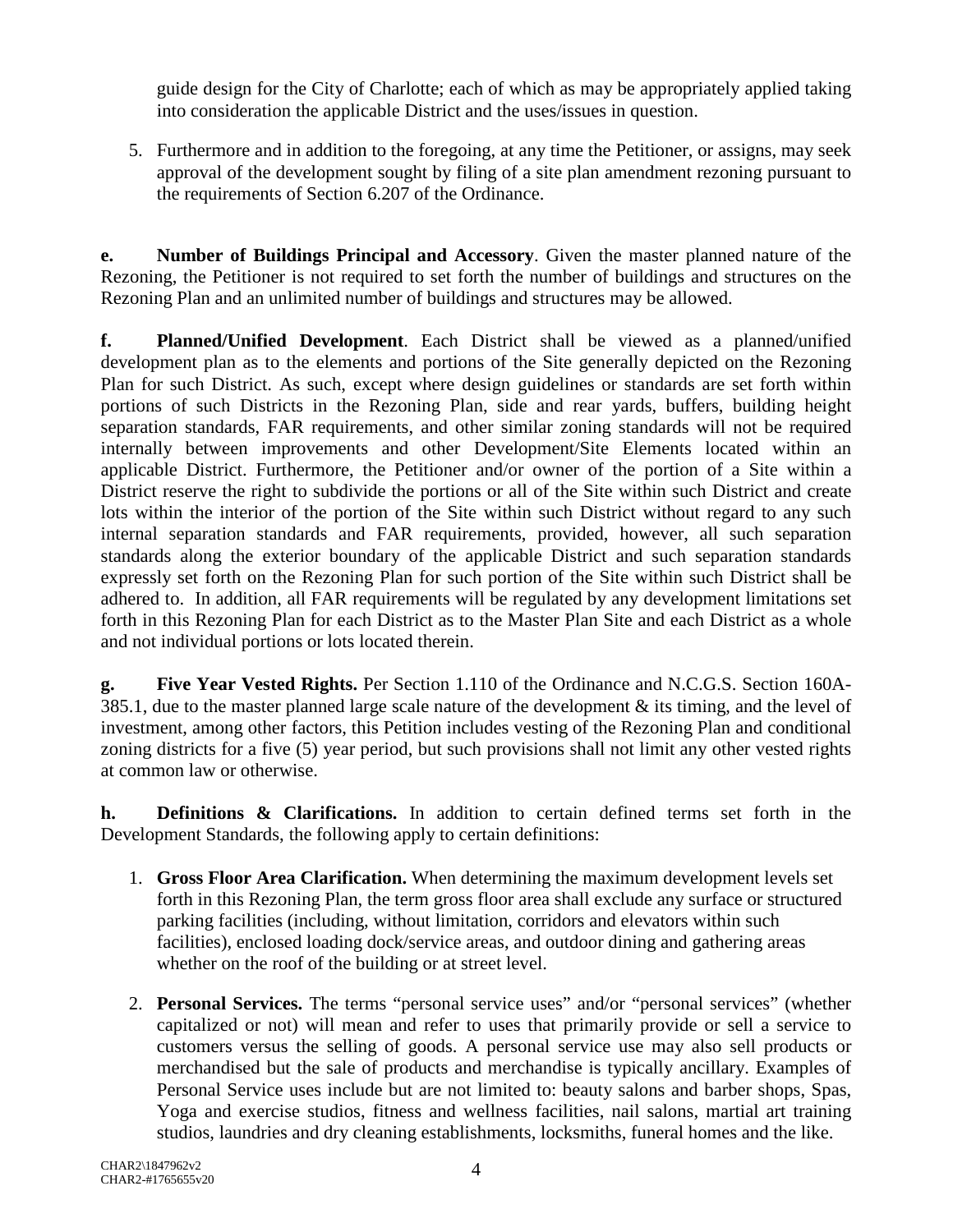- 3. **Limited Service Restaurant**. A "Limited Service Restaurant" or "limited service restaurant" (whether capitalized or not) shall mean a restaurant with no more than 3,000 square feet of gross floor area serving primarily items such as coffee, ice cream, yogurt, juices, bagels, muffins, pastries, sandwiches and similar foods that do not require onpremise cooking of food (other than heating and the baking of premixed dough).
- 4. **Open Space**. References to the term "open space" or "Open Space" (whether capitalized or not) shall have the meaning ascribed to such term in the Ordinance but for further clarification shall include parks, nature trails, greenways, buffers, gathering places, preserves, floodplains (other than the water below the mean high water line located adjacent to the Catawba River and impoundments), storm water ponds and facilities, plazas, tree save areas, wildlife hubs and habitats, and other similar open and unobstructed areas of land or water.
- 5. **EDEE Uses**. References to the term "EDEE" shall mean "Eating Drinking Entertainment Establishments" as defined in the Ordinance and shall include without limitation restaurants.
- 6. **Commercial Uses**. References to the term "commercial uses" or "Commercial Uses" (whether capitalized or not) shall mean office uses, retail uses, EDEE uses and personal services uses, and the term "non-office commercial uses" or "Non-office Commercial Uses") (whether capitalized or not) shall mean retail uses, EDEE uses and personal services uses.
- 7. **Development Levels**. Reference is made to the District Development Standards, [Sheet RZ-2B] and the applicable District Sheets for the permitted uses and development levels permitted within the Districts. Development levels listed in the same category defined by applicable letter "a", "b", "c", "d" or "e" shall govern the total maximum development level for all such listed uses, subject to the conversion and transfer rights set forth in Section III of these General Development Standards. For example and illustration, a reference to "b. Retail, EDEE, personal services up to 50,000 sf of gross floor area;" shall mean that the total aggregate amount of all such listed uses shall not exceed 50,000 sf of gross floor area."
- 8. **Institutional, recreation and civic uses**. Reference in the District Development Standards, [Sheet RZ-2B] and the applicable District Sheets to the permitted uses of: "institutional" or "Institutional" use (whether capitalized or not) shall mean and refer to all uses permitted by right or under prescribed conditions in the Institutional zoning district as set forth in the Ordinances together, to the extent necessary and for clarity, schools, religious institutions and similar uses; "recreation (indoor and outdoor)" (whether capitalized or not) shall mean "indoor recreation" and/or "outdoor recreation" as defined in the Ordinance; and "civic" uses (whether capitalized or not) shall mean uses characterized by "civic, social service, or fraternal uses and facilities" as referenced in the Ordinance. Given the nature of these uses, it is understood that in there shall be no development level limits on these uses EXCEPT that (i) each indoor recreation use/facility of greater than 120,000 sf of gross floor area shall count against the development levels allowed within the applicable District for office uses in the MUDD-O Districts, and (ii) the provisions governing such uses set forth in the Ordinance for the MX District shall govern the portions of the Master Planned Site zoned MX; provided, further, however, it is expressly understood that indoor recreation uses associated with schools or religious institutions shall be excluded from the above-referenced exception.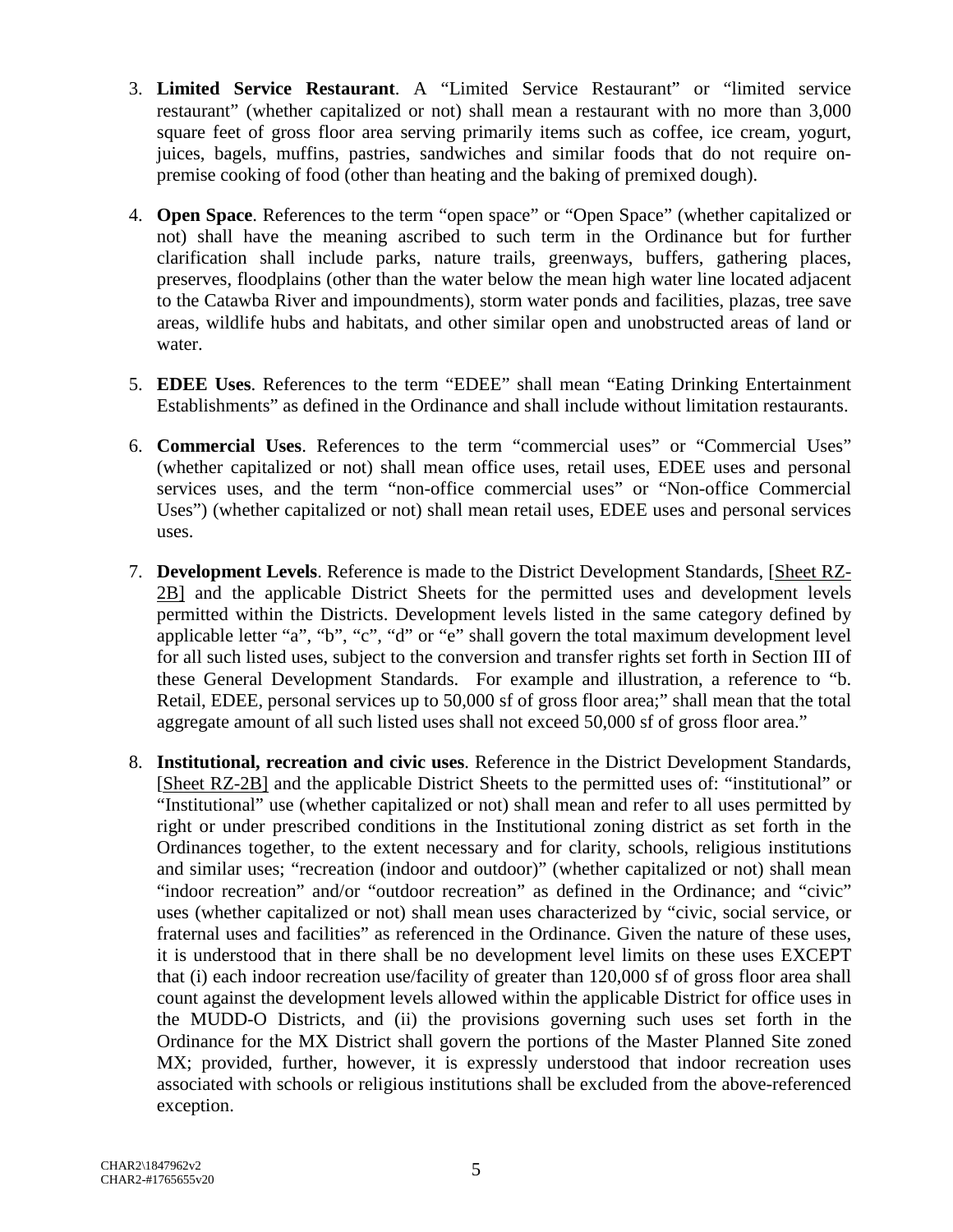9. **Campus Style Format**. References in the General Development Standards and the District Development Standards to the term "campus style format" shall mean and refer to an office based development characterized by a cluster of buildings for one entity on a site that is 15 acres or greater and containing several of the following features: clustered buildings, shared parking, shared open spaces, setbacks that exceed the applicable zoning district standards, emphasis on internal site connectivity and building to building relationship where parking is primarily located between the building and the street.

## **II. Optional Provisions for MUDD-O Districts & MX-2 Innovative Standards for Residential District.**

**a. Optional Provisions for All MUDD-O Zoned Districts.** These General Development Standards set forth certain *Optional Provisions* which apply to the portions of the Master Plan Site designated MUDD-O on the Rezoning Plan and which allow variations from the minimum standards for development under MUDD. These Optional Provisions are identified in various portions of the General Development Standards with reference to "*Optional Provision(s)"*. In addition, the following optional provisions shall apply to all Districts that are zoned MUDD-O (the "MUDD-O Districts"), many details of which are set forth within each of the District Development Standards for the MUDD-O Districts and identified with "*Optional Provisions*" references:

- **1.** To allow vehicular parking, maneuvering and service between and to the side of the proposed buildings and the street in the manner as further described (i) under Street Frontage and Other Architectural Standards provisions of Sections VI and VII of each District Development Standards for the MUDD-O Districts, (ii) in Section VI of these General Development Standards, and (iii) and on [Sheet RZ-2B] for Streetscape by District. *(See Section 9.8507.(2) Parking and Loading Standards of the Ordinance among other provisions).*
- 2. To allow accessory drive thru windows in the manner as indicated in Section VI of the Development District Standards and Section VI of these General Development Standards. *(See Section 9.8504 Accessory Uses).*
- 3. To allow certain deviations from MUDD standards with respect to certain specialty uses or conditions as more particularly described in Section VI of these General Development Standards such as Campus office buildings, auto-oriented uses, larger format uses among others. *(See Section 9.8506.(2)(a) Street Walls; and 9.8506.(2)(b) Screening of the Ordinance among other provisions).*
- 4. To not require doorways to be recessed into the face of buildings within the Town Center Core portion of the Town Center District, when the abutting sidewalk width is greater than ten (10) feet or as defined in the specific District. *(See Section 9.8506.(2)(h) Building Entrances of the Ordinance among other provisions).*
- 5. To allow required long term bike parking spaces for the uses to be located within the parking decks constructed within the MUDD-O Districts. *(See Section 9.8507.(7) Bicycle Parking of the Ordinance among other provisions).*
- 6. To allow buildings to use limited instances (as defined below) of window like openings with non-clear glazing to help break up building facades and meet blank wall requirements except in the Town Center Core portion of the Town Center District. The intent of this provision is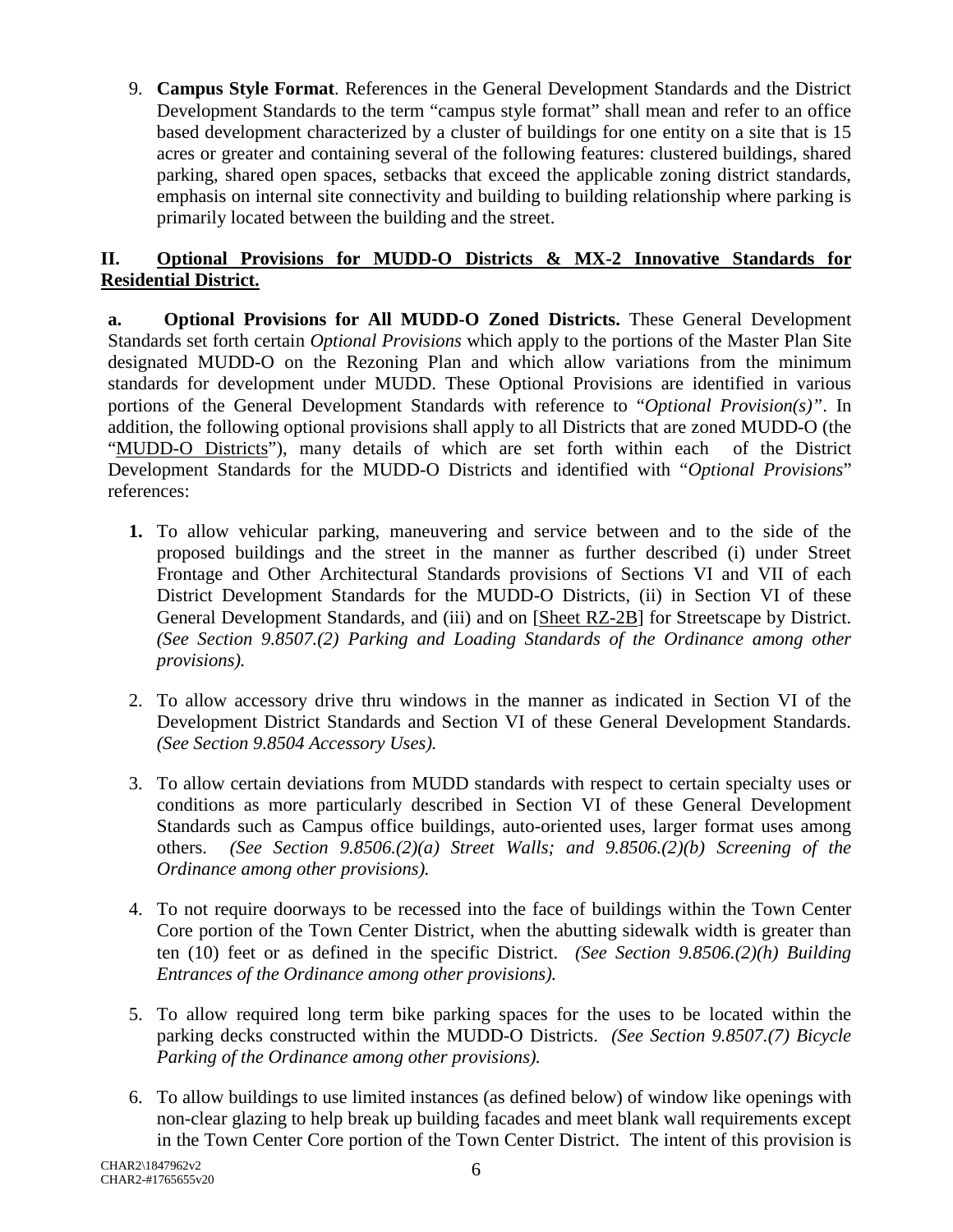to allow wall treatments other than windows with clear glass to be used to meet the fenestration standards in instances ("Limited Instances') when the use or uses located within the building are for areas related to storage rooms, bathrooms, mechanical equipment areas and alike and are not related to active retail/EDEE customer floor areas or active office areas. *(See Section 9.8506(2)(a) Street Walls of the Ordinance among other provisions).*

- 7. To allow ground floor retail integrated into a mixed use building or multi-story office building within the MUDD-O Districts not to be included in the maximum development level for retail, EDEE or personal services uses for such District up to a maximum amount of gross floor area of such uses so excluded of 75,000 square feet for each such District.
- 8. To allow multi-tenant office buildings constructed on the Master Plan Site, except for the Town Center Core portion of the Town Center, to have one ground mounted detached sign each with up to 50 square feet of sign area and up to seven (7) feet in height. *(See Section 9.8506.(2)(c) Signs of the Ordinance among other provisions).*
- 9. To allow detached ground mounted identification signs for each building that is located on streets with a lower classification than Parkways and Boulevards (as defined on [Sheet RZ-5B]), provided that (i) these detached identification signs shall not exceed five (5) feet in height nor greater than 36 square feet of sign area and (ii) this Optional Provision exception may not be used in combination with Optional Provision 7. above. *(See Section 9.8506.(2)(c) Signs of the Ordinance among other provisions).*
- 10. To allow wall signs to have up to 200 square feet of sign surface area per walls or 10% of the wall area to which they are attached, whichever is less. The sign area of the wall signs may be increased by 10% if individual letters are used. *(See Section 9.8506.(2)(c) Signs of the Ordinance among other provisions).*
- 11. To allow temporary signs and/or banners, for a period not to exceed six (6) months, when located along public or private streets with up to 150 square feet of sign face area and with a maximum height of seven (7) feet. *(See Section 9.8506.(2)(c) Signs of the Ordinance among other provisions).*
- 12. To allow any of the detached signs allowed by the Ordinance or these Optional Provisions to be placed within the setback when building and/or parking setback is a minimum of 35' provided that the sign shall be a minimum 5' from the back of sidewalk. *(See Section 9.8506.(2)(c) Signs of the Ordinance among other provisions)*.

**Note:** The optional provisions regarding signs are additions/modifications to the standards for signs in the MUDD district and are to be used with the remainder of MUDD standards for signs not modified by these optional provisions.

**b. MX-2 Innovative Development Standards for Residential District**. The Petitioner, or assigns, reserves the right to seek Innovative Provisions or other innovative development standards in the future pursuant to the applicable process set forth in the Ordinance.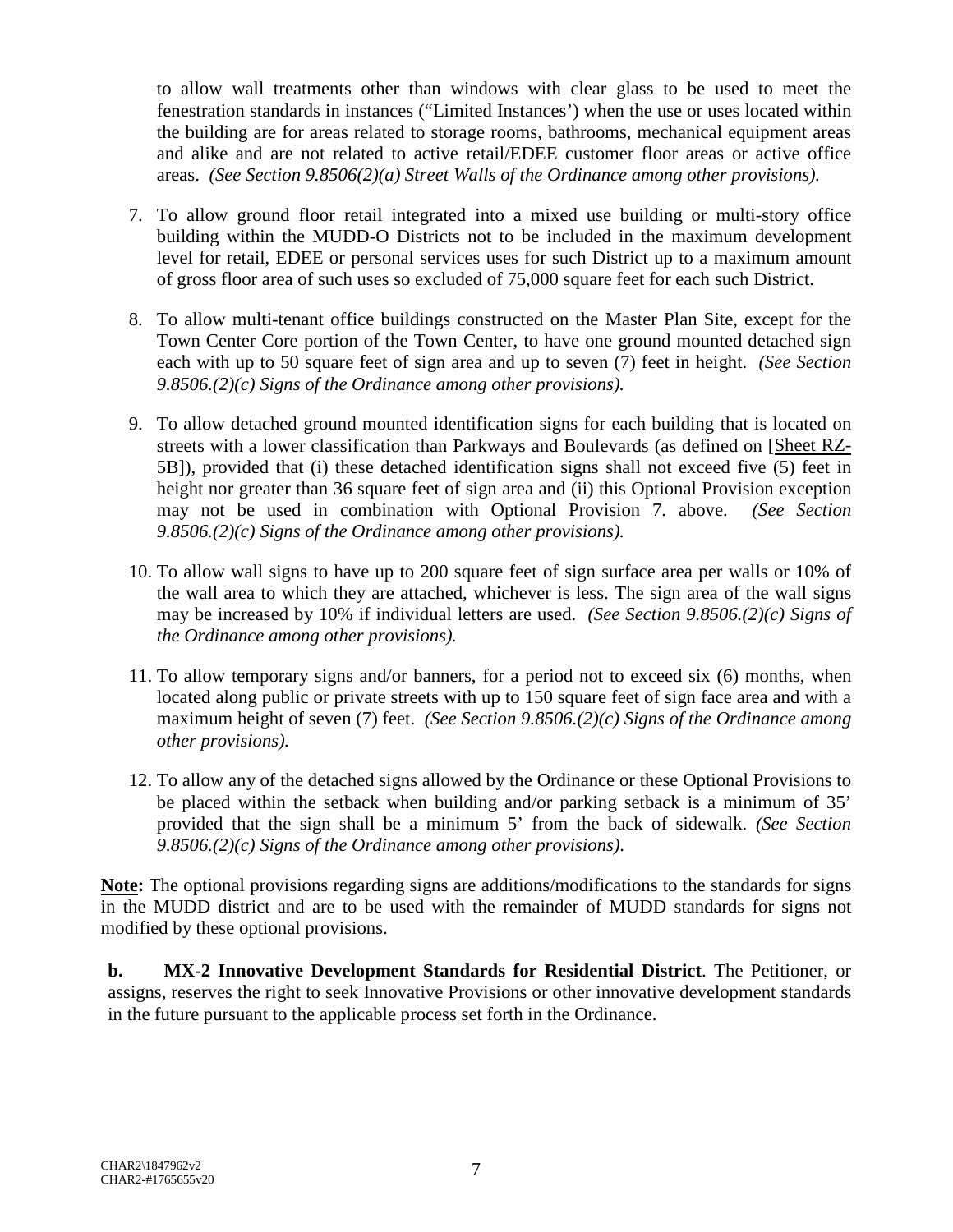## **III. Permitted Uses, Development Level Limitations, Transfer & Conversion Rights:**

**a. Development/Entitlement Levels Shown on District Development Standards.** Subject to the restrictions, limitations, and transfer/conversion rights listed below, development on the Master Plan Site shall be subject to the development level limitations set forth with respect to each District in the applicable District Development Standards.

**b. Process & Record-keeping for Development Levels within Districts & Master Planned Site.** Given the large master planned nature of the development contemplated for the Districts and the Master Planned Site, Petitioner, or assigns, and owners of portions of the Master Planned Site, will follow a process for recording entitlement taking place in accordance with the Rezoning Plan as part of a written summary table and report (the "Entitlement Summary"), a sample copy of the same being set forth as a Table/Chart on [Sheet RZ-2B], filed on no less than a calendar year basis and within 10 business days of the issuance, as applicable of MUDD urban review approval, building permit or certificate of occupancy for specific development taking place within each District and the Master Planned Site as a whole. Such Entitlement Summary shall also reflect adjustments to applicable development levels allowed based on approved Site Plan Amendments and approved Administrative Site Plan Amendments, and shall include the following information in a format reasonably acceptable to the Planning Director, or designee:

- 1. The then current (as of date of each required filing of the Entitlement Summary) maximum development levels ("Maximum Development Levels") by use with reference to gross floor area, hotel rooms, or dwelling units/lots, as applicable, allowed for each District and the Master Planned Site;
- 2. The amount of then current development levels (the "Completed Development Levels") by use with reference to gross floor area, hotel rooms, or dwelling units/lots, as applicable, for each District and the Master Planned Site, which: (i) for the MUDD-O Districts have received MUDD approvals and (ii) for the MX District have received subdivision approval, planned multi-family approval or for which building permits (respecting commercials uses) have been issued (in connection with such approval requests the amount of then Current Development Levels shall also include the development requested by such approval;
- 3. The amount of the development level proposed to be developed in connection with the specific development plan sought for approval ("Proposed Development Level") by use with reference to gross floor area, hotel rooms, or dwelling units/lots, as applicable, for the parcel or site in question;
- 4. The amount of the development levels remaining within each District and the Master Planned Site overall ("Remaining Development Levels") when comparing the Maximum Development Levels and the Completed Development Levels.
- 5. The Maximum Development Levels, the Completed Development Levels and the Proposed Development Levels shall take into consideration the development levels and limitations for each District and all conversions and transfers development levels allowed pursuant to the provisions of this Section III. In other words, the amount of transfers and/or conversions of uses described below, both those exercised and those remaining with respect to each District and the Master Planned Site overall (the "Transfers/Conversions Levels") shall be set forth as part of the Entitlement Summary.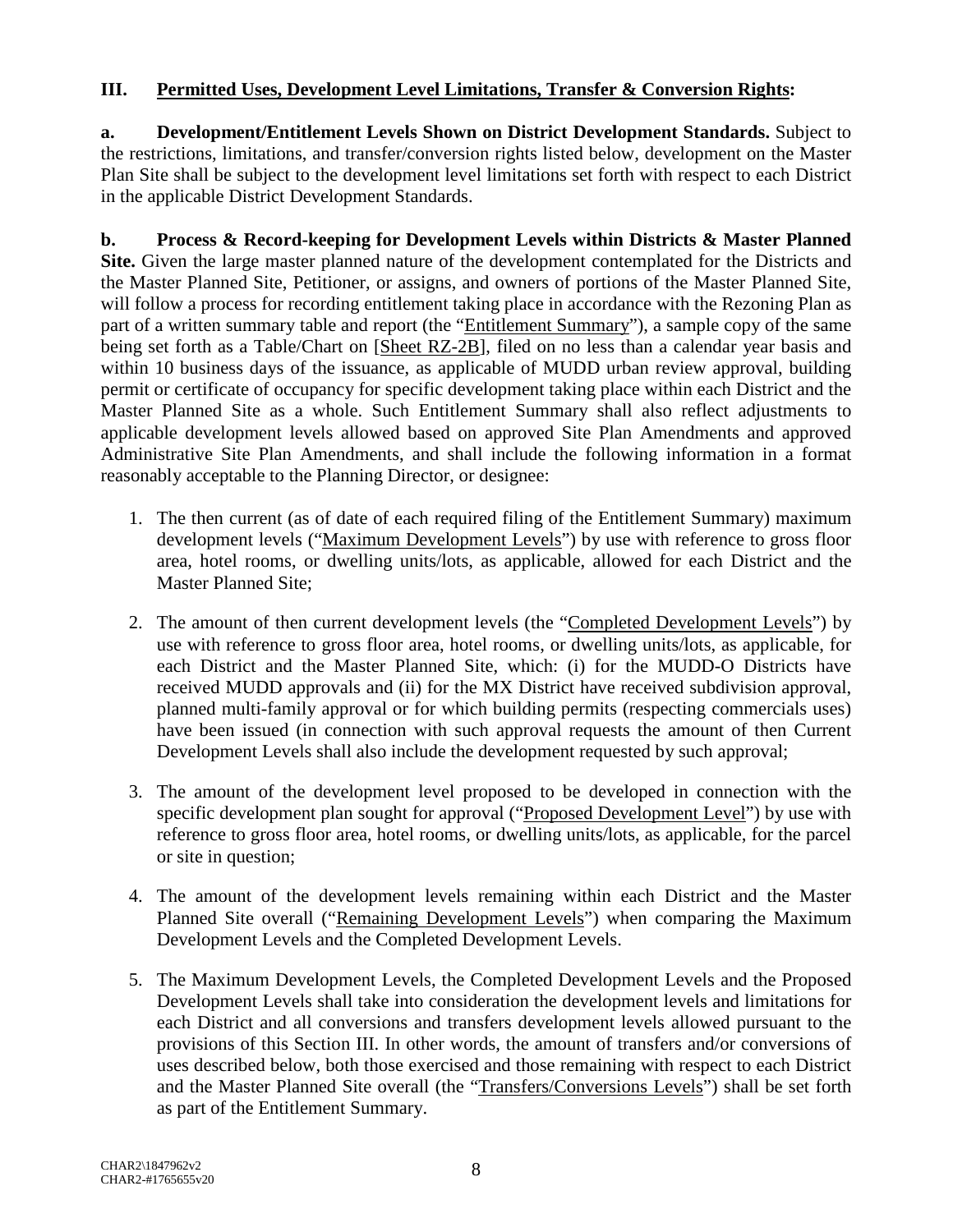6. Such adjustments to the transportation/roadway improvements described in Section V. as may be approved by CDOT in accordance with the provisions of Section V.i. of these General Development Standards.

The Petitioner shall provide written notice to the Planning Director, or designee, of two (2) individuals who are designated and charged for keeping the Entitlement Summary up to date accurately on a timely basis for the portion of the Master Planned Site zoned MUDD-O (the "MUDD-O Recording Parties") and one (1) individual who is so designated and charged for the portion of the Master Planned Site zoned MX-2 (the "MX-2 Recording Party", and with the MUDD-O Recording Parties each a "Recording Party" and collectively the "Recording Parties"). Errors resulting from failure of a Recording Party to keep the Entitlement Summary up to date accurately on a timely basis shall be remedied promptly with reasonable cooperation of the Planning Department, but the Planning Department shall not be responsible for updating the Entitlement Summary. Any failure of a Recording Party to keep the Entitlement Summary up to date may adversely affect development levels and rights as well as the timing when at odds with the actual approved entitlements. As indicated above, the Entitlement Summary shall be updated as development received the MUDD-O approvals, subdivision approvals, planned multi-family approvals and building permits, as applicable.

Furthermore, in addition to required updates of the Entitlement Summary as set forth above, annually as of January  $1<sup>st</sup>$  of each year, the Recording Parties shall ensure that the Rezoning Plan or portions of the Rezoning Plan for parcels within the Master Planned Site are evidenced by administrative site plan amendments for the applicable Districts to show the then current Maximum Development Levels, the Completed Development Levels, the Remaining Development Levels and the Transfers/Conversions Levels as of such date. It is understood that approvals of these administrative site plan amendments being ministerial in nature, such approvals shall not be unreasonably delayed or denied if the information set forth comports with the requirements of this Section III.

**c. Conversion of Commercial Uses in MUDD-O Zoned Districts.** As further described on [Sheet RZ-2B] within the Districts zoned MUDD-O, retail, EDEE, and Personal Services uses ("non-office commercial uses") may exceed the applicable development level specifications set forth in the applicable District Development Standards by up to 25% and office commercial uses may exceed the applicable development level specifications by up to 25% by converting non-office commercial uses into office commercial uses and vice versa at a ratio of 1.0 square foot of gross floor area of such uses so converted. In such event the total gross floor area of commercial uses (office and non-office) allowed for the applicable District shall not exceed the total specified amount as a result of such conversions, rather only the mix of such uses shall change but not by greater than 25%; *provided, however, changes in the total amount of such commercial uses within a District may occur pursuant to the conversion rights set forth in subsection c. below and pursuant to the transfer rights among Districts set forth in subsection d. below.* The conversions described above are in addition to other conversions set forth herein and include both the conversions properly exercised and those remaining shall be set forth as part of the Transfers/Conversions Levels on the Entitlement Summary and related Chart described on [Sheet RZ-2B].

**d. Conversion of Hotel Rooms & Residential Units in MUDD-O Zoned Districts.** As further described on [Sheet RZ-2B] additional hotel rooms may be developed within each of the Districts zoned MUDD-O by converting residential dwelling units into hotel rooms at the rate of one (1) residential unit so converted into one (1) hotel room, up to a maximum of 300 hotel rooms created in the aggregate within such Districts zoned MUDD-O by such conversion, and additional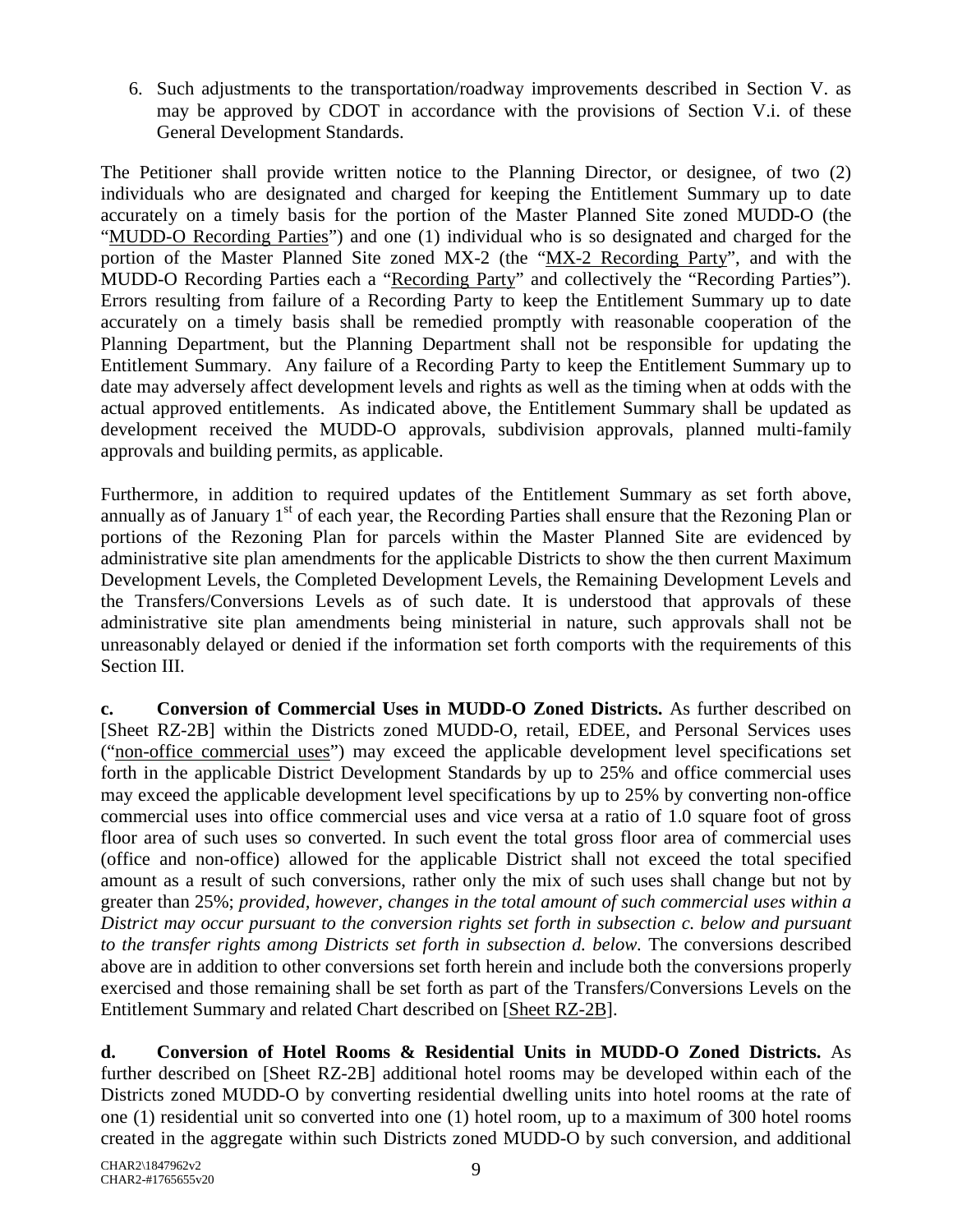residential dwelling units may be developed within the Districts zoned MUDD-O by converting hotel rooms into residential dwelling units at the rate of one (1) hotel room so converted into one (1) residential dwelling unit up to a maximum of 300 residential dwelling units created by such conversion in the aggregate within such Districts zoned MUDD-O. The conversions described above are in addition to other conversions set forth herein and include both the conversions properly exercised and those remaining shall be set forth as part of the Transfers/Conversions Levels on the Entitlement Summary and related Chart described on [Sheet RZ-2B].

**e. Conversion of Hotel Rooms & Commercial Uses in MUDD-O Zoned Districts**. As further described on [Sheet RZ-2B] additional hotel rooms may be developed within each of the Districts zoned MUDD-O by converting commercial uses (e.g. office, retail, EDEE and Personal Services uses) into hotel rooms at the rate of 500 square feet of gross floor area of such commercial uses so converted for one (1) hotel room added, up to a maximum of 300 hotel rooms created in the aggregate within such Districts zoned MUDD-O by such conversion, and additional commercial uses may be developed within the Districts zoned MUDD-O by converting hotel rooms into commercial uses at the rate of one (1) hotel room so converted into 500 square feet of gross floor area of commercial uses so created up to a maximum of 300 hotel rooms so converted in the aggregate within such Districts zoned MUDD-O. The conversions described above are in addition to other conversions set forth herein and include both the conversions properly exercised and those remaining shall be set forth as part of the Transfers/Conversions Levels on the Entitlement Summary and related Chart described on [Sheet RZ-2B].

**f. Transfers of Development Level/Entitlement Among the MUDD-O Districts.** (see [Sheet RZ-2B]) The development/entitlement levels specified for each District zoned MUDD-O in the applicable District Development Standards may be adjusted by transferring permitted development/entitlement levels for certain uses from one such District to another District in accordance with the following:

- 1. The development levels for commercials uses (office commercial uses and non-office commercial uses- e.g. retail, EDEE and personal services uses) for the applicable receiving District resulting from any such transfers shall not be increased by more than 25% from the original development levels specified as of the date of approval of the Rezoning Petition, unless such increase occurs in connection with a site plan amendment approval or rezoning.
- 2. The development levels for residential uses (single family detached, single family attached and multi-family uses) for the applicable receiving District resulting from any such transfers shall not be increased by more than 30% from the original development levels specified as of the date of approval of the Rezoning Petition, unless such increase occurs in connection with a site plan amendment approval or rezoning.
- 3. In no event shall aggregate development levels for the commercial and residential uses within the entire Master Plan Site as set forth in the Rezoning Plan as of the date of approval of the Rezoning Petition be increased, except as same may be increased in connection with a site plan amendment approval or rezoning.

The transfers described above, including both the transfers properly exercised and those remaining shall be set forth as part of the Transfers/Conversions Levels on the Entitlement Summary and related Chart described on [Sheet RZ-2B].

# **g. Transfers of Entitlements Between Town Center District & Residential District.**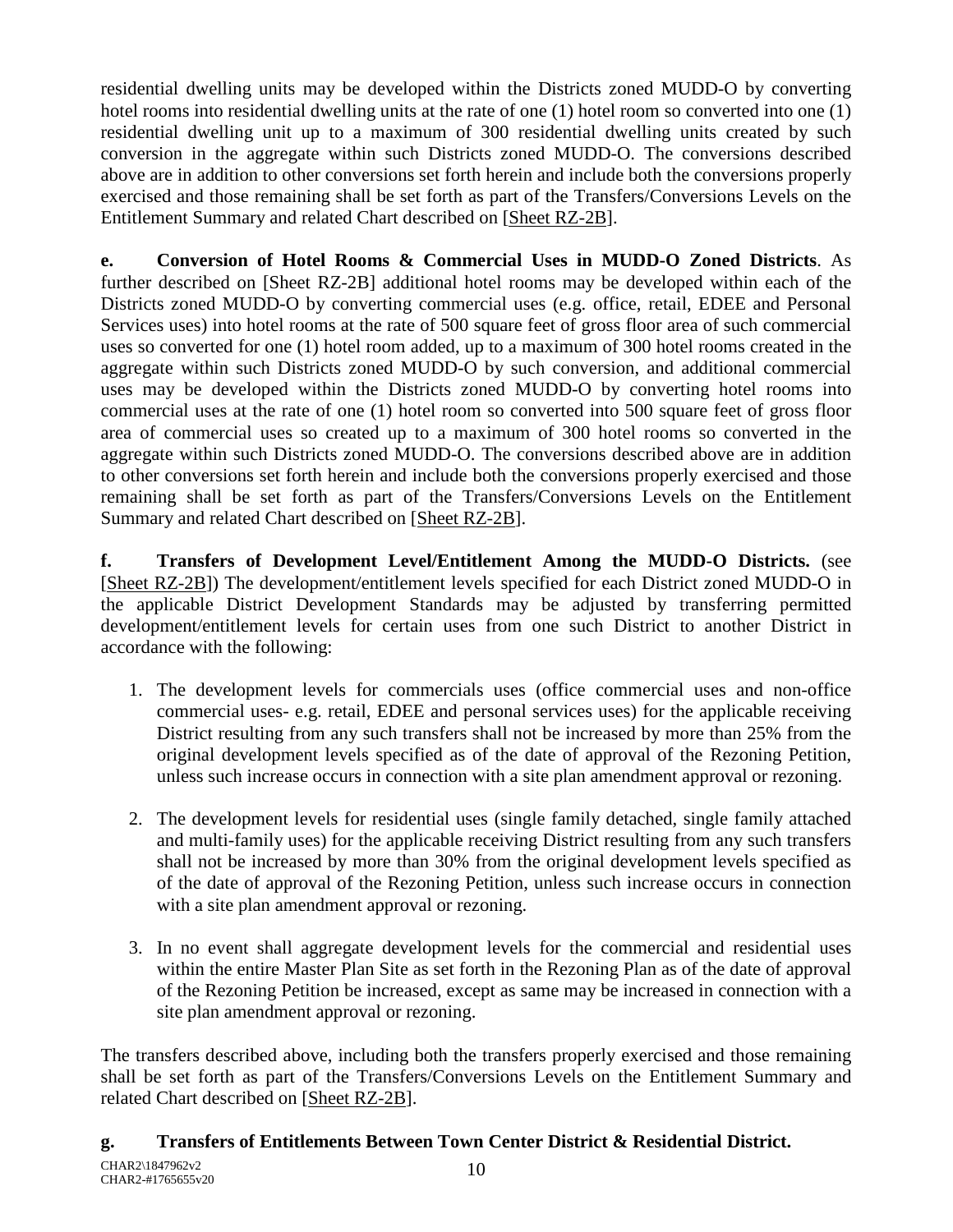- 1. The development levels specified for residential uses (single family detached, single family attached and multi-family uses) for the Town Center District and the Residential District in the applicable District Development Standards may be adjusted by transferring permitted development levels from one such District to the other. In such event, however, the development levels for residential uses for the receiving District shall not be increased by more than 30% from the original development levels specified as of the date of approval of the Rezoning Petition, unless such increase occurs in connection with a site plan amendment approval or rezoning.
- 2. The development levels for commercial uses (office and non-office commercial uses) and hotel uses for the Town Center District and the Residential District in the applicable District Development Standards may be adjusted by transferring permitted development levels from one such District to the other. In such event, however, the development levels for commercial uses and hotels for the receiving District shall not be increased by more than 25% from the original development levels specified as of the date of approval of the Rezoning Petition, unless such increase occurs in connection with a site plan amendment approval or rezoning.

The transfers described above, including both the transfers properly exercised and those remaining shall be set forth as part of the Transfers/Conversions Levels on the Entitlement Summary and related Chart described on [Sheet RZ-2B].

**h. Written Requests & Records for Conversions & Transfers; Administrative Amendments.** Prior to any conversions of entitlement pursuant to subsections c., d. and e. above and prior to any transfers of development levels/entitlement pursuant to subsections f. and g. above, the Petitioner or owner of the portion of the District(s) involved in the conversion or transfer under request shall provide to the Planning Department a written request for such conversion and transfer as well as an updated Entitlement Summary in accordance with subsection b. above, including the applicable Transfers/Conversions Levels. Furthermore, the results of such conversions and transfers shall be evidenced by an administrative site plan amendment for the applicable Districts involved as described above in subsection b.

# **IV. Commitments regarding Infrastructure & Civic/Community Uses & Services**

**a. Petitioner Commitments to Infrastructure & Civic Uses/Services Generally**. As set forth below in this Section IV (and as to roadway improvements in Section V below), Petitioner commits to:

- 1. Undertake certain **roadway improvements** associated with development of the Master Plan Site (**Section V. below)**;
- 2. Work with Charlotte Water regarding **extension of water and sewer service** to the Master Plan Site (**subsection b. below)**;
- 3. Work with Charlotte Mecklenburg Schools regarding **public school capacity needs** for the identification of land for a school site within the Master Plan Site (**subsection c. below)**;
- 4. Work with Mecklenburg County Parks & Recreation to identify park sites, dedicate Beaver Dam Creek greenway areas and other commitments (**see subsection d. below**); and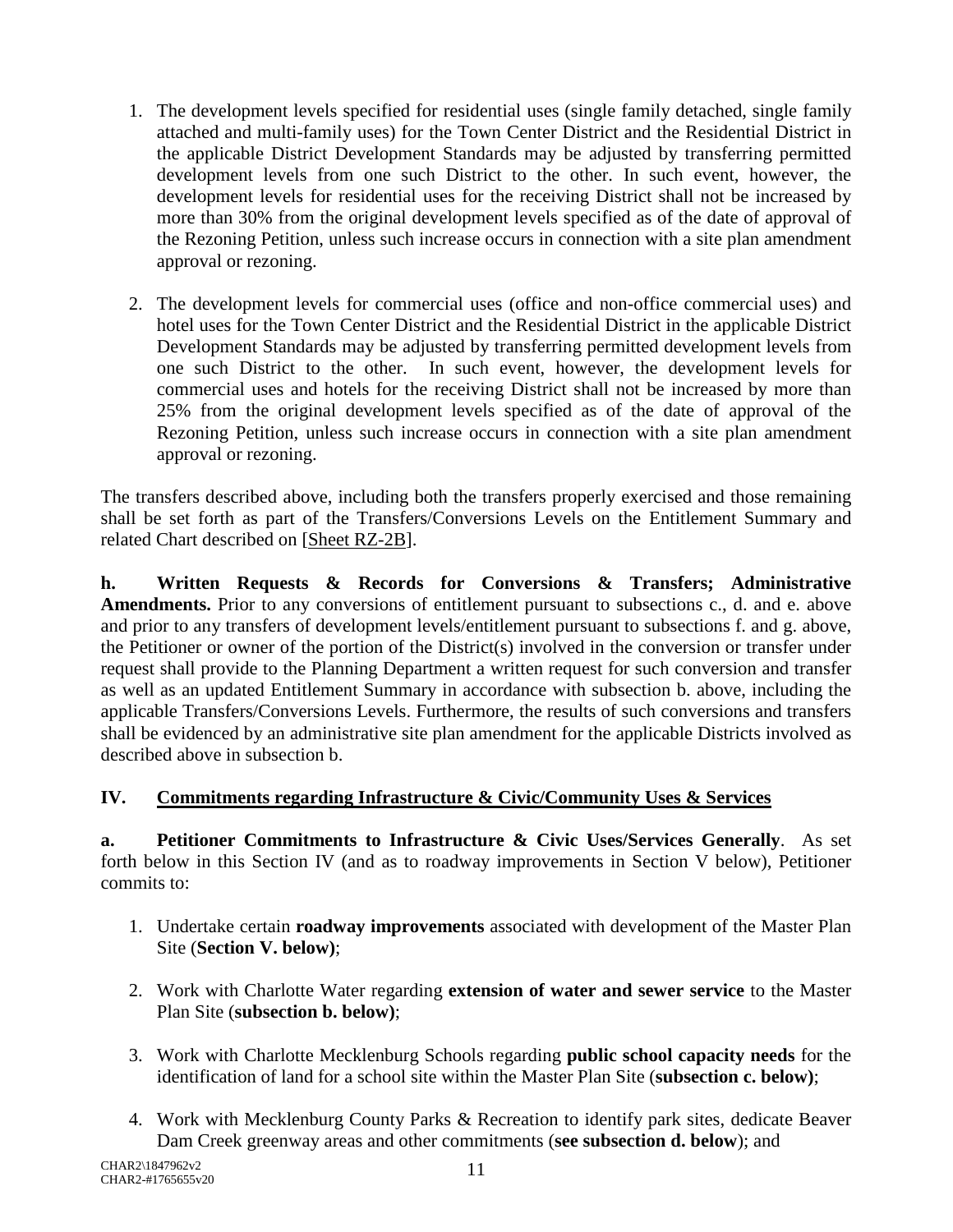- 5. Work with City Neighborhood Development and other appropriate stakeholders to develop a framework for the **inclusion of workforce housing** within the Master Plan Site, including providing for a certain number of workforce housing residential rental/dwelling units within the Phase I Development (**subsection e. below)**.
- 6. Work with Charlotte Mecklenburg Police Department and Charlotte Mecklenburg Fire Department in connection with supporting public safety needs regarding a police and a fire station serving the area (**subsection f. below**).

It is contemplated that the commitments of Petitioner and work of local governmental entities/departments, including possible funding aspects will be documented in a Memorandum of Understanding or Memoranda of Understandings ("MOU").

**b. Utility Infrastructure Extensions.** Utility installations will take place over time as private development occurs and as warranted and supported by Charlotte Water and the Petitioner, or assigns. Reference is made to [Sheet RZ-12] which sets forth a general utility plan ("Utility Plan") for the extension of water and sewer from existing utility connections in a manner that will result in water and sewer service being made available to the portions of the Master Plan Site designated for the Phase I Development and other Phases of the Master Planned Site. Petitioner, or assigns commits to work with Charlotte Water and other applicable agencies to ensure that acceptable levels of water and sewer service are made available to serve the Phase I Development. Petitioner, or assigns understands that it shall be responsible for extension of utilities within the Master Plan Site in addition to the extensions contemplated by the Utility Plan. This excludes already identified CIP projects or other public/private funding options that may be mutually agreed upon. The Petitioner, or assigns also recognizes that such water and sewer service needed to serve the Development may constitute an impediment on the level of such development that can take place.

**c. Public Schools Support.** Petitioner, or assigns recognizes the importance of school capacity and related aspects. As such, to help address the most pressing anticipated school needs, the Petitioner, or assigns, will identify two (2) areas within the Residential-MX District portion of River District from which two (2) approximately 15 to 25 acre parcels will be reserved school sites. Petitioner, or assigns, commits to work with CMS to further refine the locations of the above referenced school sites within 3 years of the agreement of the parties regarding the school sites, and shall reserve the school sites for a period of 10 years from the mutual agreement of the parties regarding the school site locations, to allow CMS to obtain or set aside applicable funding for acquisition of the school site(s). When the school sites are identified, Petitioner, or assigns, will promptly notify the Planning Staff as to such locations once determined.

**d. Parks & Recreation Facilities.** The Petitioner, or assigns, recognizes that transformative communities with exceptional livability are benefitted by quality public parks and recreation facilities. Accordingly the Petitioner, or assigns, provides the following commitments in connection with park and recreation facilities, open space and greenways:

1. **Reservation of Park Sites.** To help support public park uses and services, the Petitioner, or assigns, will identify two (2) general areas, one within the Residential District portion of River District and one within the Employment/Transition/Gateway Districts, from which parcels/land aggregating 10 acres (e.g. one area in Residential District at 10 acres and one area in other Districts at 10 acres) will be reserved for neighborhood park land and facilities. The park facilities areas will be within the designated Districts and may be divided into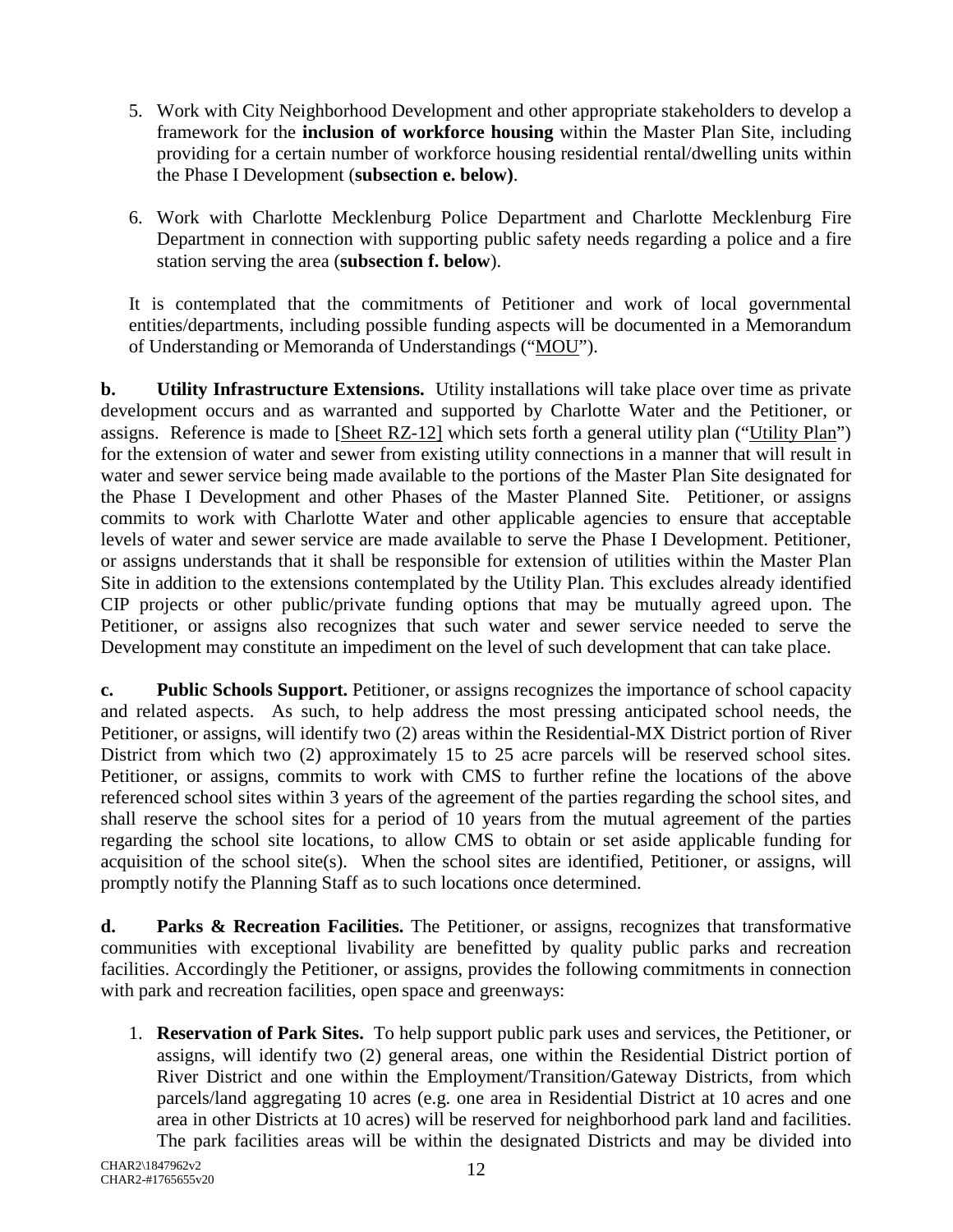smaller parcels of no less than 2 acres, and if requested by Parks & Rec one such parcel shall contain at least 5 acres, but all together aggregating 10 acres for each of the two (2) areas (for a total of 20 acres). These neighborhood park sites will have reasonable vehicular and pedestrian access to and will be in close proximity of the developed portions of the Master Planned Site as the applicable Districts are built out over time. Petitioner, or assigns, commits to reserve the park sites for a period of 7 years from the date that Petitioner, or assigns, provides written identification of such park sites to Park & Rec, provided that Petitioner, or assigns, must provide such written identification within 3 years of approval of the Rezoning Plan to allow Park & Rec to obtain or set aside applicable funding for acquisition of the park sites.

- 2. **Dedication of Beaver Dam Creek Greenway**. **[**Sheet RZ-4A**]** sets forth the general proposed location of the Beaver Dam Creek greenway areas, which are subject to adjustment as described in the District Development Standards. Petitioner, or assigns, will work with Park & Rec to finalize the greenway areas locations in a manner reasonably consistent with development plans for the Master Planned Site; but it is understood that the greenway area locations will be a minimum of 20 feet in width and adjacent to, and on one side of, the water supply water buffer. Greenway trails can be located in buffers where acceptable. Greenway trails with a width of 12 feet shall be located within the Beaver Dam Creek greenway areas with the cost of such installation being borne by Park & Rec. The Beaver Dam Creek greenway land dedication will take place without compensation for land value prior to the last certificate of occupancy for Phase I Development, subject to Park & Rec's commitment to bear the cost of the greenway improvements and otherwise cooperate in a manner that incorporates the projects within future capital improvement plans and does not materially delay development plans for the Master Planned Site.
- 3. **Overland Trail Location. [**Sheet RZ-4A**]** sets forth the proposed location of the planned "Overland Trail" along Dixie River Road, which is contemplated by the County Greenway Master Plan Update as well as a linear park to be installed by Petitioner, or assigns, within the extension of West Boulevard (subject to CDOT and NCDOT approval). Petitioner, or assigns, agrees to include the proposed Overland Trail and West Boulevard linear park within the Master Planned Site and such trail and linear park shall be installed as associated roadway segments and adjacent development occur. It is noted, however, that the Overland Trail and the linear park could be adjusted over the life of the Master Planned Site to accommodate potential long range transit plans for the area.
- 4. **Catawba River Access; Greenway Connection.** Petitioner, or assigns, will provide within the Residential District an area for public access to the Catawba River in order to allow recreational access for the County's planned "Blueway". This recreational access shall be installed prior to the first certificate of occupancy for the  $1,000<sup>th</sup>$  residential unit in the MX District. Once the location for the recreational access to the Catawba River is determined, Petitioner, or assigns, will work with Park & Rec to locate an appropriate greenway or sidewalk connection from Beaver Dam Greenway to the recreational access. Upon such determination, Petitioner, or assigns, shall provide for dedication of such greenway trail easements to Park & Rec and Park & Rec shall bear the cost of the greenway improvements associated therewith.
- 5. **Future Master Planning.** The Petitioner, or assigns, and Park & Rec may modify the above referenced commitments as a result of further master planning involving the parties; any such modifications shall be mutually agreed upon. By way of example only, such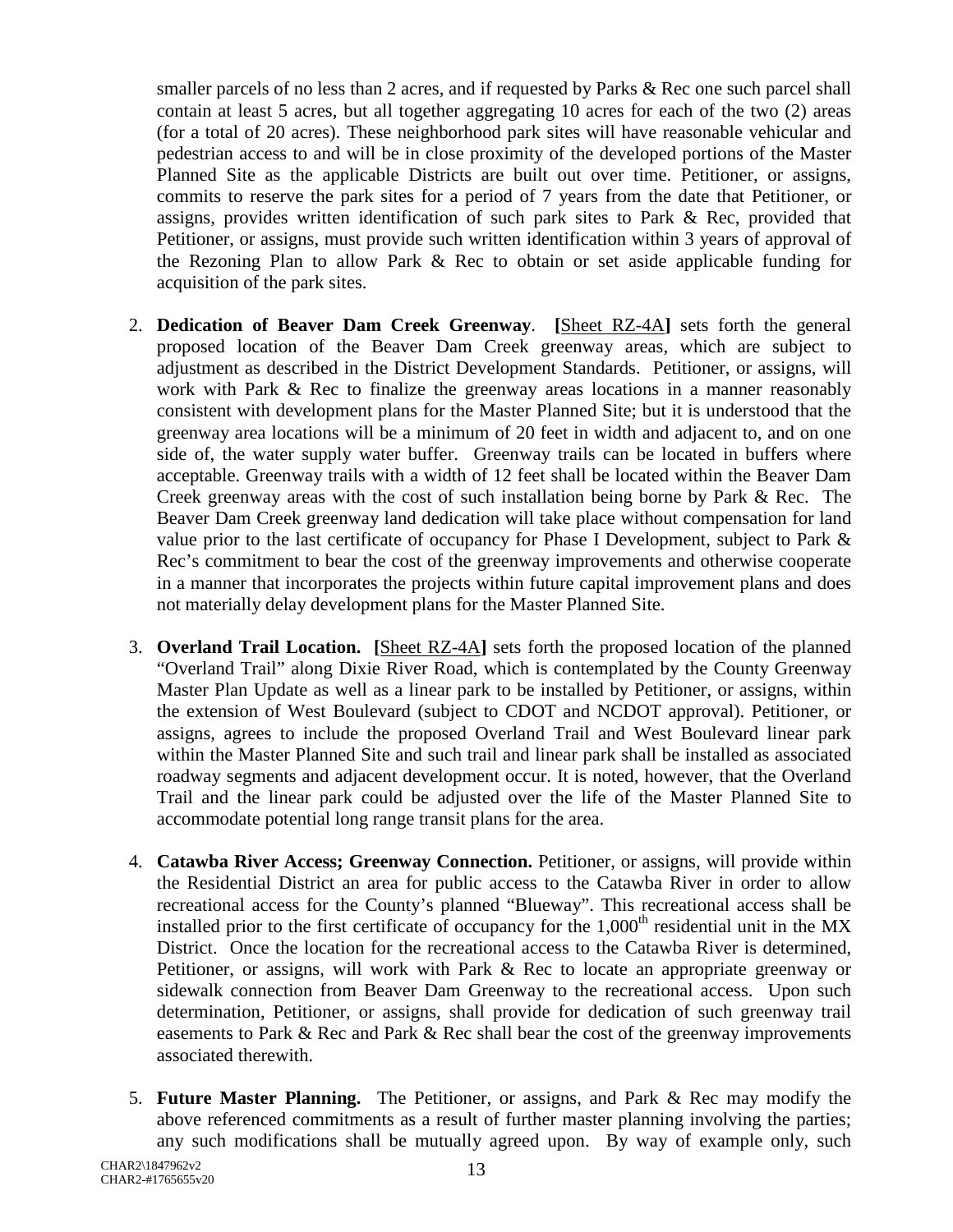modifications might include a combination of Park & Rec designated land and CMS designated land resulting in changes to applicable acreage commitments (but not resulting in less acreage than as described herein without Park & Rec and CMS consent); the combining of park related areas to support efforts for a larger community park facility; or the combination of park related trails with the Overland Trail, the West Boulevard linear park, greenway trails or similar features.

**e. Affordable & Workforce Housing.** The Petitioner, or assigns, recognizes that transformative communities with exceptional livability are benefitted by a variety of housing opportunities to promote a vibrant community accessible to residents who will make up the broadbased workforce associated with the community vision. Accordingly, Petitioner agrees to the following commitments:

- 1. **Phase I Affordable/Workforce Housing Commitment**. 85 workforce housing residential rental units (the "Phase I Housing Commitment") will be provided prior to the issuance of certificates of occupancy for greater than 850 residential dwelling units as part of the residential development allowed in the Phase I Development. The Phase I Housing Commitment will be subject to and based on approval by applicable governmental entities of an appropriate tax credit housing grants pursuant to North Carolina Housing Finance Agency, other possible public funding support in the form of tax increment grants and/or other such workforce housing funding vehicles ("Tax Credit/Housing Support Vehicles") associated with such commitment. The Phase I Housing Commitment will provide that the 85 designated workforce/affordable housing rental units maintain monthly rents that are income restricted for households earning 80% or less of the area median income, for a period of not less than 30 years after occupancy, or some other metric mutually acceptable to the Petitioner, or assigns, and the City of Charlotte Neighborhood Development Department. Petitioner, or assigns, including without limitation experienced providers of workforce/affordable housing, will use diligent good faith efforts to comply in a timely manner with the Phase I Housing Commitment (including approval of an appropriate Tax Credit/ Housing Support Vehicle(s)).
- 2. **Additional Phases Affordable/Workforce Housing**. Petitioner, or assigns, including without limitation experienced providers of workforce housing, commit that 8% of the total number of residential dwelling units built in connection with Phase II and future phases (the "Additional Phases Housing Commitment") will consist of residential rental dwelling units that maintain monthly rents that are income restricted for households earning 80% or less of the area median income, for a period of not less than 30 years after occupancy, or some other metric mutually acceptable to the Petitioner, or assigns, and the City of Charlotte Neighborhood Development Department. It is understood that the Additional Phases Housing Commitment will be subject to and based upon approval of applicable Tax Credit/Housing Support Vehicle(s). Furthermore, it is understood that the implementation of such future Additional Phases Housing Commitment shall be based on overall housing deliveries of 1,000 dwelling units or more, such that 80 such workforce/affordable rental housing units shall be under development prior to the second installment of 1,000 residential dwelling units (e.g. the first installment being the Phase I Development residential dwelling units) and an additional 80 workforce/affordable rental housing units shall be under development prior to the third installment of 1,000 residential dwelling units, etc.

#### **f. Public Safety.**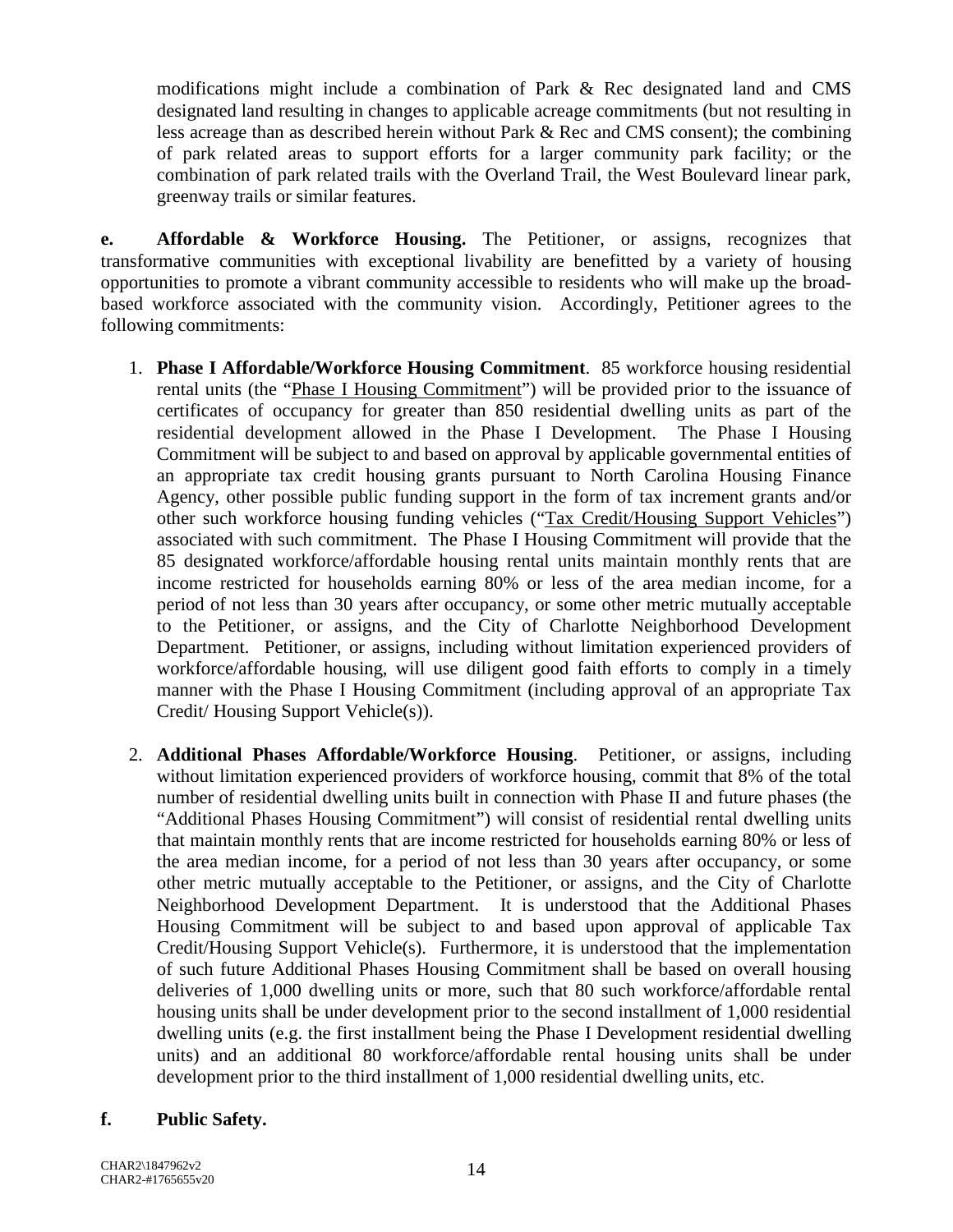- 1. **Police Services.** In order to support master planning needs, Petitioner, or assigns, agree to reserve within the Master Planned Site 3.5 acres of land for a future police station that could serve the broader community. The location of the land for this station will be determined in good faith by the parties within 3 years of approval of the Rezoning by City Council, and the location will be based on customary guidelines of CMPD that reflect response times among other factors. The land so designated shall be reserved by Petitioner, or assigns, for the benefit of CMPD for a period of 10 years from such approval.
- 2. **Fire Department Service.** In order to support master planning needs, Developers agree to reserve within the Master Planned Site 3.5 acres of land for a future fire station that could serve the broader community. The location of the land for this station will be determined in good faith by the parties within 3 years of approval of the Rezoning by City Council, and the location will be based on customary guidelines of CMFD that reflect response times among other factors. The land so designated shall be reserved by Petitioner, or assigns, for the benefit of CMPD for a period of 10 years from such approval.
- **g. Administrative Amendments regarding Commitments for Civic/Community Uses & Services**. It is acknowledged that given the large master planned nature and long timeline of development for the Master Planned Site, changes in the various civic services/community uses described in subsections IV.c, d., e., and f. above, may take place over time or commitments regarding the same may be met on property beyond the Master Planned Site or by parties other than Petitioner, or assigns, with the approvals of the applicable governmental authorities authorized for such services/community uses (e.g. CMS as to subsection c., Park & Rec as to subsection d., the Charlotte City Council as to subsections e. and f.). In such event, the Petitioner, or assigns, with the written approval by the applicable governmental authorities, may request an administrative amendment to the Rezoning Petition to address the changes associated with the civic services/community uses in question.

# **V. Transportation/Roadway Improvements & Implementation.**

**a. Transportation Framework & General Provisions.** The following provisions of this Section V.a. set forth the overall methodology/framework for the roadway improvements to be installed in connection with development of the Master Planned Site as well as other general provisions governing the transportation components of the Rezoning Plan.

- **1. Transportation Network**. Due to the large master planned nature of the development of the Master Plan Site which will occur over many years, the applicable transportation network generally depicted on [Sheet RZ-11] will be implemented over time and will adapt to the timing of development, availability of public and private funding and other factors. Sections V.b.-d. below set forth a description of the roadway improvements to be installed in connection with certain phases of development of the Master Plan Site, but the exact locations and alignments of the roadway improvements set forth on [Sheet RZ-11] and described below are subject to change, per the provisions of this Section V. The provisions of this Section V shall govern to the extent of a conflict between the graphic depictions of [Sheet RZ-11] and the provisions of this Section V.
- **2. Multiple Phases & Transportation Analysis; Adjustments/Sub-phases; Completion of Improvements Prior to Certificates of Occupancy.** The transportation improvements required for the Master Planned Site will be accomplished in multiple phases, including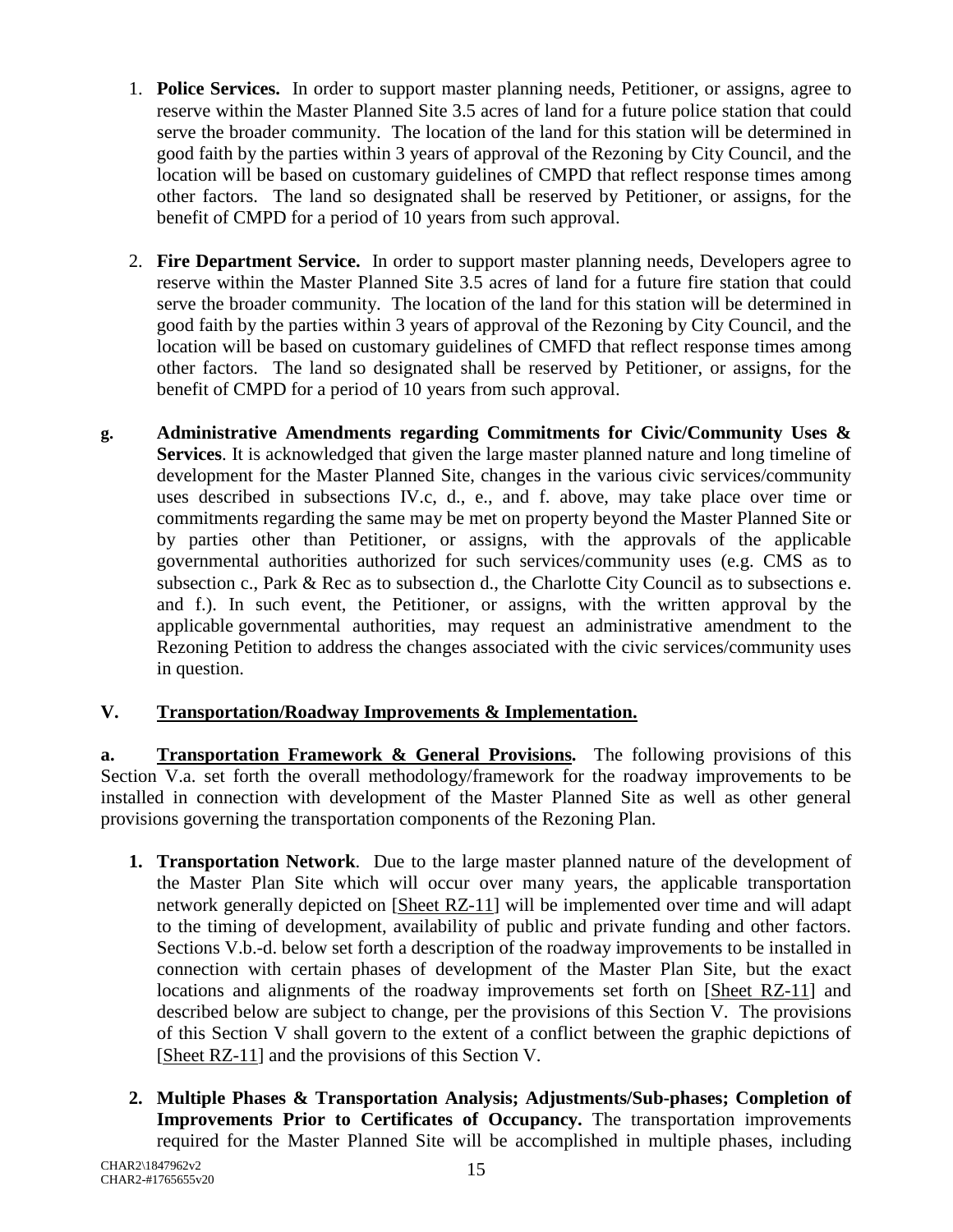"Phase I Improvements," "Phase II Improvements" and "Phase III Improvements," as defined below (each being a "major phase"), or "sub-phases" of such major phases. The development levels for the major phases of the development are described on [Sheet RZ-11], but adjustments to the mix and amount of such development levels and the accompanying roadway improvements associated with development for such major phases or sub-phases may be permitted in accordance with the provisions of this Section V. Such adjustments and/or sub-phases shall be allowed administratively subject to review and approval by CDOT (or as applicable NCDOT) of appropriate transportation analysis in the form of existing or future transportation impact studies or technical transportation memoranda (hereinafter "transportation analysis"). Such adjustments and/or sub-phases resulting from approval of appropriate transportation analysis may result in more or fewer transportation improvements, in alternative improvements being deemed suitable to address transportation adequacy and/or in increases or decreases in the applicable levels of development. Approval by NCDOT as referenced herein shall only be applicable to the extent necessary per customary approval practice of NCDOT. All roadway improvements for each major phase, or sub-phase, are required to be completed prior to the issuance of the first certificate of occupancy for development within each major phase, or each sub-phase, as applicable, that is approved by CDOT (or as applicable NCDOT) per appropriate transportation analysis.

- **3. Phase I Development/Sub-phases & Phase I Improvements – See Description in Section V.b.** Reference is made to [Sheet RZ-11] for the development levels allowed for Phase I (the "Phase I Development") and the roadway improvements required in connection with such development (the "Phase I Improvements") per that certain Traffic Impact Study prepared by Design Resource Group, last updated as of February, 2016 (the "Phase I Traffic Impact Study"). The Phase I Improvements are more particularly described in Section V.b. below and may be subject to alteration and to sub-phasing through administrative approvals as described above.
- **4. Phase II Development/Sub-phases & Phase II Improvements – See Description in Section V.c.** Reference is made to [Sheet RZ-11] for development levels associated with Phase II development (the "Phase II Development") and the roadway improvements required in connection with such development (the "Phase II Improvements"). The required Phase II Improvements are more particularly described in Section V.c. below. The Phase II Development and Phase II Improvements have been subjected to regional transportation modeling, but may be subject to alteration and to sub-phasing through administrative approvals as described above.
- **5. Phase III Development/Sub-phases & Phase III Improvements – See Description in Section V.d.** Reference is made to [Sheet RZ-11] for development levels beyond the Phase I Development and Phase II Development (referenced as the "Phase III Development") and for associated required roadway improvements that are more particularly described in Section V.d. below (the "Phase III Improvements"). The Phase III Development and Phase III Improvements have been subjected to regional transportation modeling, but may be subject to alteration and to sub-phasing through administrative approvals as described above.
- **6. Impact of Permitted Uses/Development Levels & Transportation Adequacy Assessments.** The levels of development associated with the Phase I Development, the Phase II Development and the Phase III Development, as well as sub-phases of such major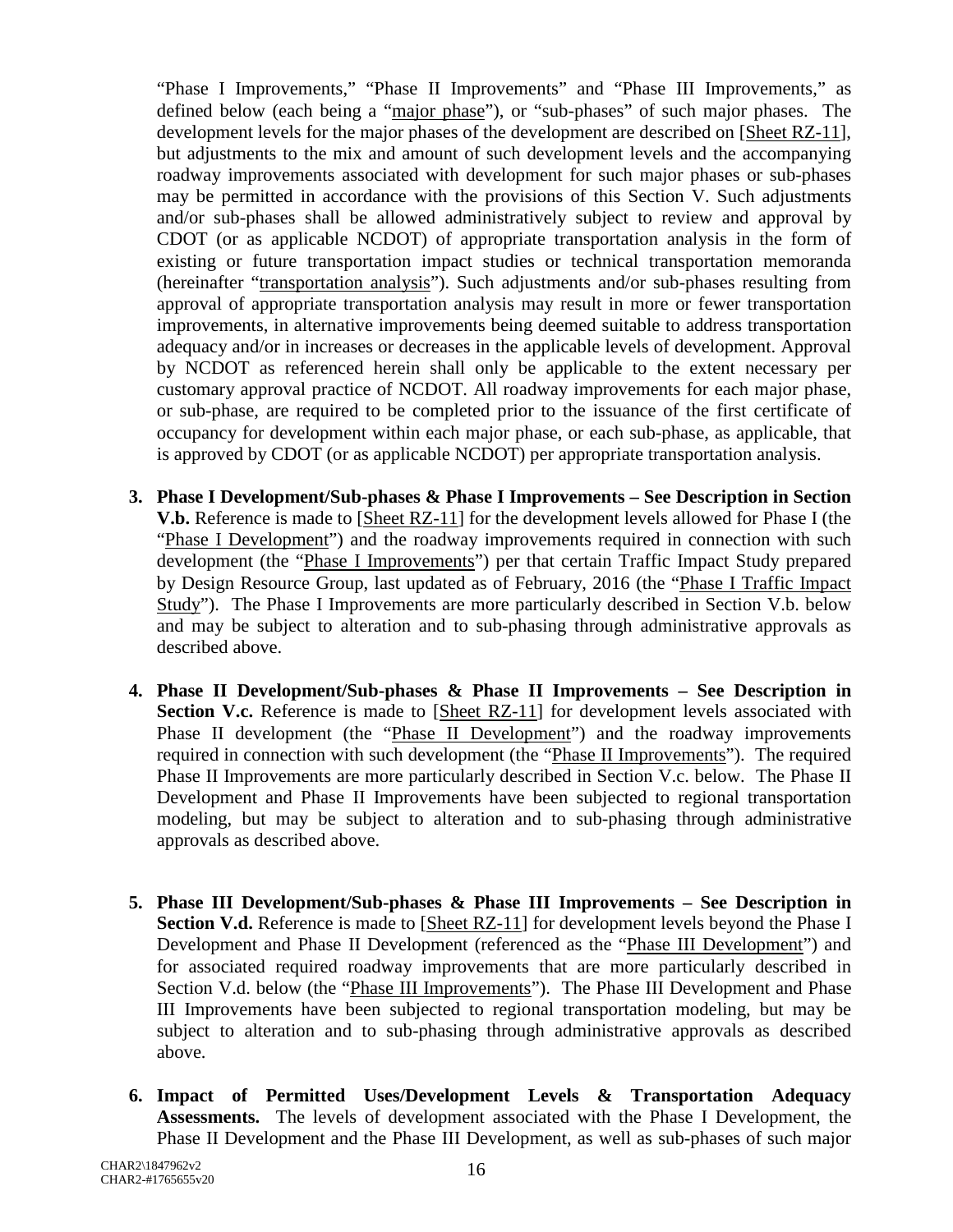phases, are intended to reflect limitations on allowed development levels tied to certain required roadway improvements; provided, however, such development levels and associated roadway improvements may be adjusted, at the request of Petitioner, or assigns, with reference to the varying traffic impact of such permitted uses based on appropriate transportation analysis approved by CDOT (and, as applicable, NCDOT). By way of illustration only, the amount of residential dwelling units allowed as part of the Phase I Development associated with the required implementation of the Phase I Improvements may be increased above the limits listed for Phase I Development residential uses on [Sheet RZ-11] provided that there is a reduction in other permitted development levels associated with Phase I Development so as to account for the differing transportation impact as reflected in appropriate transportation analysis.

- **7. Completion of Improvements by Others.** The listing of required roadway improvements associated with Phase I Development in Section V.b. below, Phase II Development in Section V.c. below and Phase III Development in Section V.d. below are not intended to suggest that they must be completed by Petitioner; rather such roadway improvements, whether associated with a major phase or a sub-phase, may be completed by Petitioner, or assigns, or by others, such as governmental bodies by way of a public private partnerships, Community Investment Plan funding (e.g. CIP) or otherwise. Accordingly, references to "Petitioner," or "Petitioner or assigns" in this Section V may include such other third parties, and a listing of required improvements needed to allow certain development to take place does not mean that the Petitioner is exclusively responsible for such improvements. The applicable requirements, however, must be satisfied prior to issuance of the applicable certificates of occupancy associated with such development regardless of which party is involved in such development or commits to make such improvements, unless adjusted in accordance with the provisions of this Section V.
- **8. CRTPO Review.** It is acknowledged that currently the Charlotte Regional Transportation Planning Organization (CRTPO) must approve any required changes to the adopted Thoroughfare Plan or Comprehensive Transportation Plan, as applicable.
- **9. Communication; Record-Keeping/Tracking.** Petitioner, or assigns, and/or such other individual developers/owners, shall provide such communication and approvals related to the improvements to be done and completed as CDOT shall reasonably request so as to properly track the roadway improvements and associated development levels for record keeping purposes. CDOT, Planning Director, or designee, and Petitioner, its successors and assigns, may mutually agree on appropriate notice and record-keeping procedures in the future as part of an administrative amendment.
- **10. CDOT/NCDOT Standards; Local Streets Per Subdivision Ordinance.** All of the roadway improvements contemplated by the Rezoning Plan, as may be adjusted from time to time as provided herein, will be subject to the standards and criteria of CDOT and/or NCDOT, as applicable, related to such roadway improvements within their respective road system authority.
- **11. Thoroughfare Improvements.** Development along existing roadways having a "Thoroughfare" designation must be improved to applicable "Thoroughfare" standards along the frontage being developed; provided, however, if such roadways associated with the development are within an identified and budgeted community improvement project of the City or NCDOT (as applicable), Petitioner, or assigns, may elect to contribute the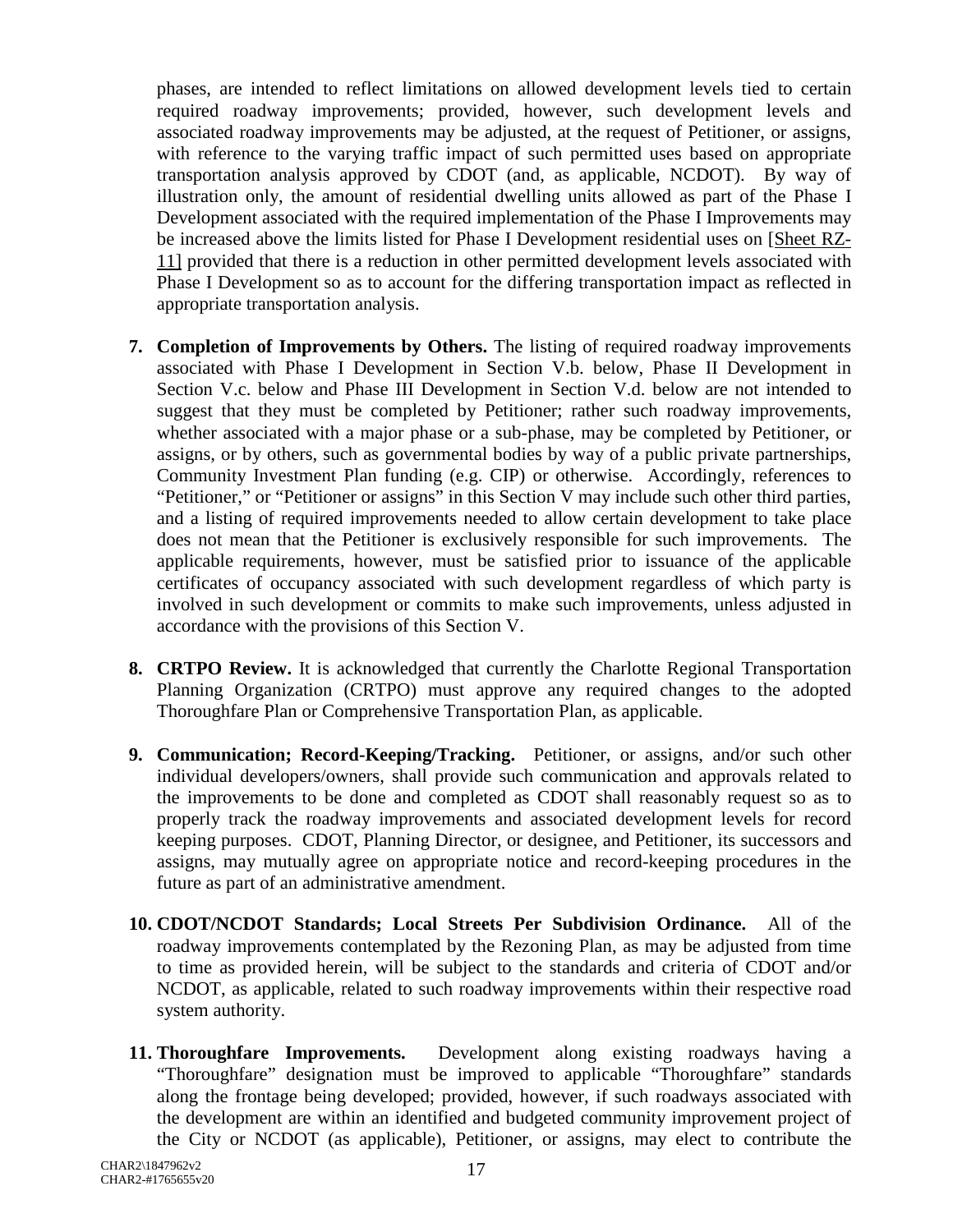estimated cost of the applicable improvements toward funding of the approved community improvement project.

- **12. Substantial Completion.** Reference to term "substantial completion" for certain improvements as set forth in the provisions of this Section V shall mean a determination by CDOT that the applicable roadway improvements are deemed "substantially complete" for the purpose of the issuance of certificates of occupancy for building(s) on the Master Plan Site in connection with development/improvements phasing. The Petitioner, or assigns, may be asked to post a letter of credit or a bond for any improvements not in place at the time of any such substantial completion to secure completion of the applicable improvements in instances where CDOT has deemed certain improvements as substantially complete.
- **13. Alternative Improvements; Design Changes.** The Phase I Improvements, Phase II Improvements, and Phase III Improvements and other roadway improvements deemed necessary as described herein, are anticipated to take place over the long term development horizon contemplated by this Rezoning Plan. As a result, changes in circumstances or conditions (e.g. increased transit service and the like) may arise as to the ability or advisability of the construction of the roadway improvements. In addition, certain design changes or alternative roadway improvements may make sense under future circumstances. Accordingly, it understood that the roadway improvements may be altered with alternate improvements, design changes or other adjustments upon approval by CDOT (and, as applicable, NCDOT). The above-referenced adjustments or design changes may be approved administratively upon CDOT's approval and shall be documented in accordance with the process set forth in Section III.b. of these General Development Standards.
- **14. Right**-**of-Way Dedications for Areas within Master Plan Site.** Except as otherwise set forth in this paragraph, Petitioner, and assigns, agree to dedicate, without compensation, the applicable right-of-way for public arterial streets located land situated within the Master Plan Site upon the earlier of (i) the commencement of construction the applicable required roadway improvements being undertaken by Petitioner, or assigns, or (ii) the commencement of construction of required roadway improvements being undertaken by other parties such as the City. Notwithstanding the foregoing, the rights-of-way for arterial streets to be located on the following parcels within the Gateway District of the Master Planned Site (the "Gateway Right of Way Parcels") shall be exempted from the abovereferenced commitment and the provisions associated with acquisition of rights of way in Section V.14 below may apply to the right of way acquisitions for such Gateway Right of Way Parcels: Tax Parcel #s - 141-131-18, 141-143-15, 141-143-02, 141-143-03, 141-143- 07, 141-143-06, 141-143-10; 141-143-19, 141-142-06, 141-142-07, 141-142-08, 141-142- 02, 141-143-01, 141-143-01, 141-142-03, 141-143-05 and 141-131-19.
- **15. Off-site Right-of-way Availability.** It is understood that some of the public roadway improvements referenced in this Section V, when being implemented by the Petitioner, or assigns, may not be possible without the acquisition of land not located within the Master Plan Site for additional right of way. If, upon the election of the Petitioner, or assigns, and upon such election after the exercise of diligent good faith efforts, as specified and administered by the City of Charlotte right-of-way acquisition process, the Petitioner, or assigns, is unable to acquire any land necessary to provide for any such additional right of way upon commercially reasonable terms and at market prices, then Petitioner, or assigns, may request that CDOT, the City of Charlotte Engineering Division or other applicable agency proceed with acquisition of any such land including acquisition by condemnation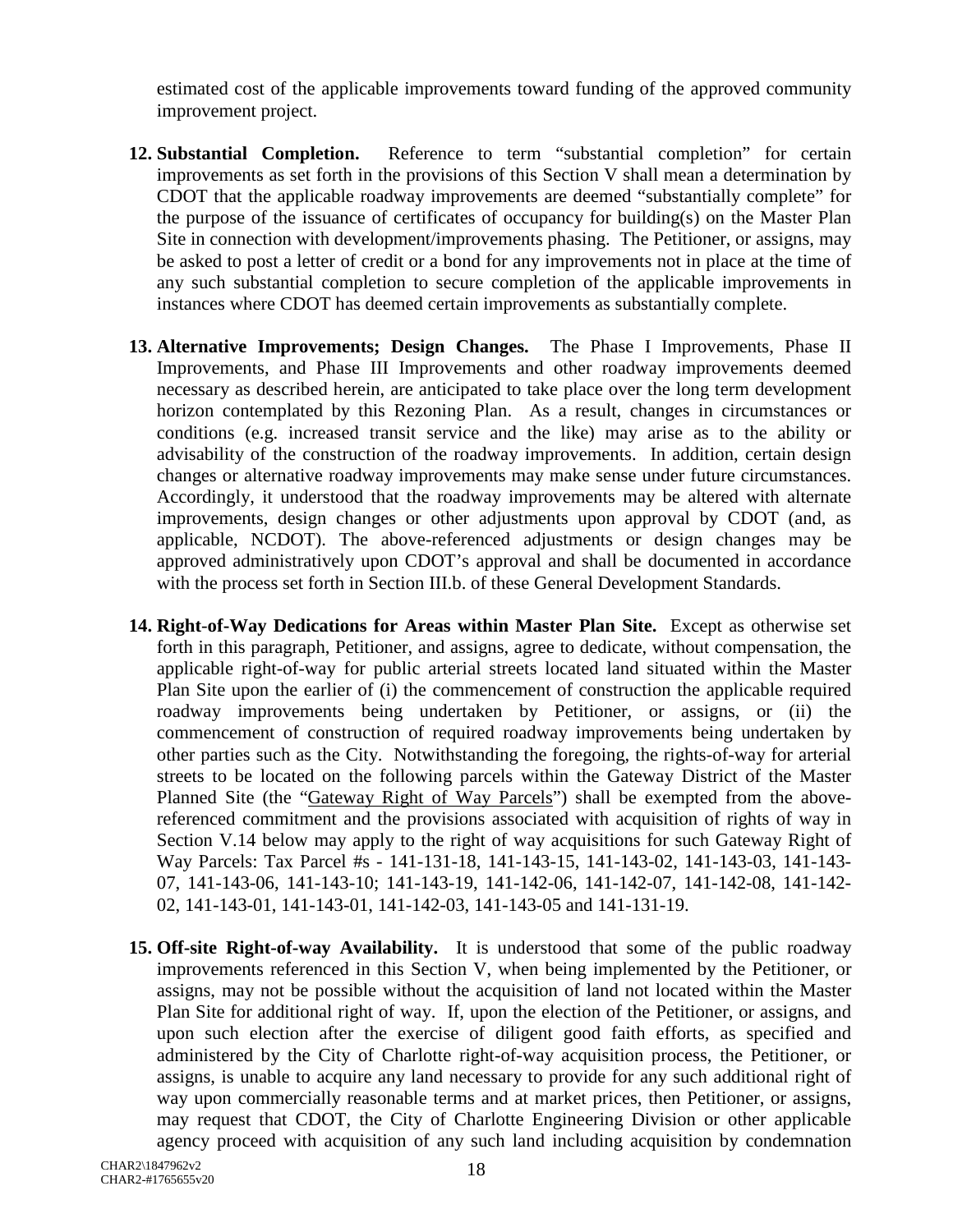proceeding. Petitioner, or assigns, shall not be obligated to seek to acquire land off-site from the Master Plan Site (nor land within the Gateway Right of Way Parcels) for right-ofway as described above, and instead third parties or governmental agencies may acquire such right-of-way as part of development by parties other than Petitioner, or assigns, or by way of governmental improvements. Requests by Petitioner, or assigns, or unrelated third parties, as applicable, shall be subject to a decision by the City or other such agency that such an acquisition/condemnation is not appropriate due to the size and scale of the acquisition/condemnation unduly interfering with a larger impact area that desirable. In the event the City elects to proceed with such acquisition/condemnation efforts, (unless otherwise agreed by the Petitioner, or assigns, such unrelated third parties or the City, as applicable), the applicable responsible party shall reimburse the City or other such agency, for the cost of any such acquisition proceedings including compensation paid by the City or other such agency, for any such land and the expenses of such proceedings. Furthermore, in the event roadway improvements referenced in this Section V are delayed because of delays in the acquisition of additional right-of-way as contemplated herein, then the applicable responsible party may contact CDOT and the Planning Director, or designee, regarding an appropriate infrastructure mitigation phasing plan that appropriately matches the scale of the development proposed. Upon approval of such infrastructure mitigation phasing plan by CDOT/Planning Director, or designee, CDOT, in its discretion, may inform applicable authorities that it is comfortable with allowing the issuance of certificates of occupancy for the applicable buildings in light of approved infrastructure mitigation phasing plan; and in such event the applicable responsible party shall continue to exercise good faith efforts to complete the applicable roadway improvements and may be asked to post a letter of credit or a bond for any improvements not in place at the time such a certificate of occupancy is issued in order to secure completion of the applicable improvements. It is understood that the above provisions are not to be construed as a limitation on the ability of the City or State of North Carolina to seek condemnation for right of way needed for installation of public streets that are to be constructed in connection with the overall street/roadway network needs; in such instances the Petitioner, or assigns, shall not be obligated to provide for the reimbursement of any such acquisition costs for public roads/streets to sought by the City or State, whether by public funding or a public support/reimbursement approach.

**b. Description of Phase I Roadway Improvements.** As part of the Phase I Development, the following Phase I Improvements will be constructed in accordance with the implementation provisions set forth in Section V.a. above, including those dealing with sub-phasing of such improvements and adjustments in permitted development levels/roadway improvements based on differing transportation impact for such permitted uses.

# **1. West Blvd./Byrum Drive & Steele Creek Road/West Blvd. (signalized)**

- Extend the existing northbound left turn lane storage on Steele Creek Road from 375 feet to 450 feet and construct a  $2<sup>nd</sup>$  northbound left turn lane with 450 feet of storage and appropriate bay taper. This will require a  $2<sup>nd</sup>$  receiving lane on West Boulevard with 400 feet of storage and a 400-foot taper (to an existing guardrail/bridge deck) (by others).
- Extend the existing southbound right turn lane storage on West Blvd. from 275 feet to 325 feet and construct a 2nd southbound right turn lane with 325 feet of storage and appropriate bay taper. A  $2<sup>nd</sup>$  westbound receiving lane will be constructed on West Blvd. with the inclusion of the  $2<sup>nd</sup>$  northbound left turn lane at the intersection described previously (by others).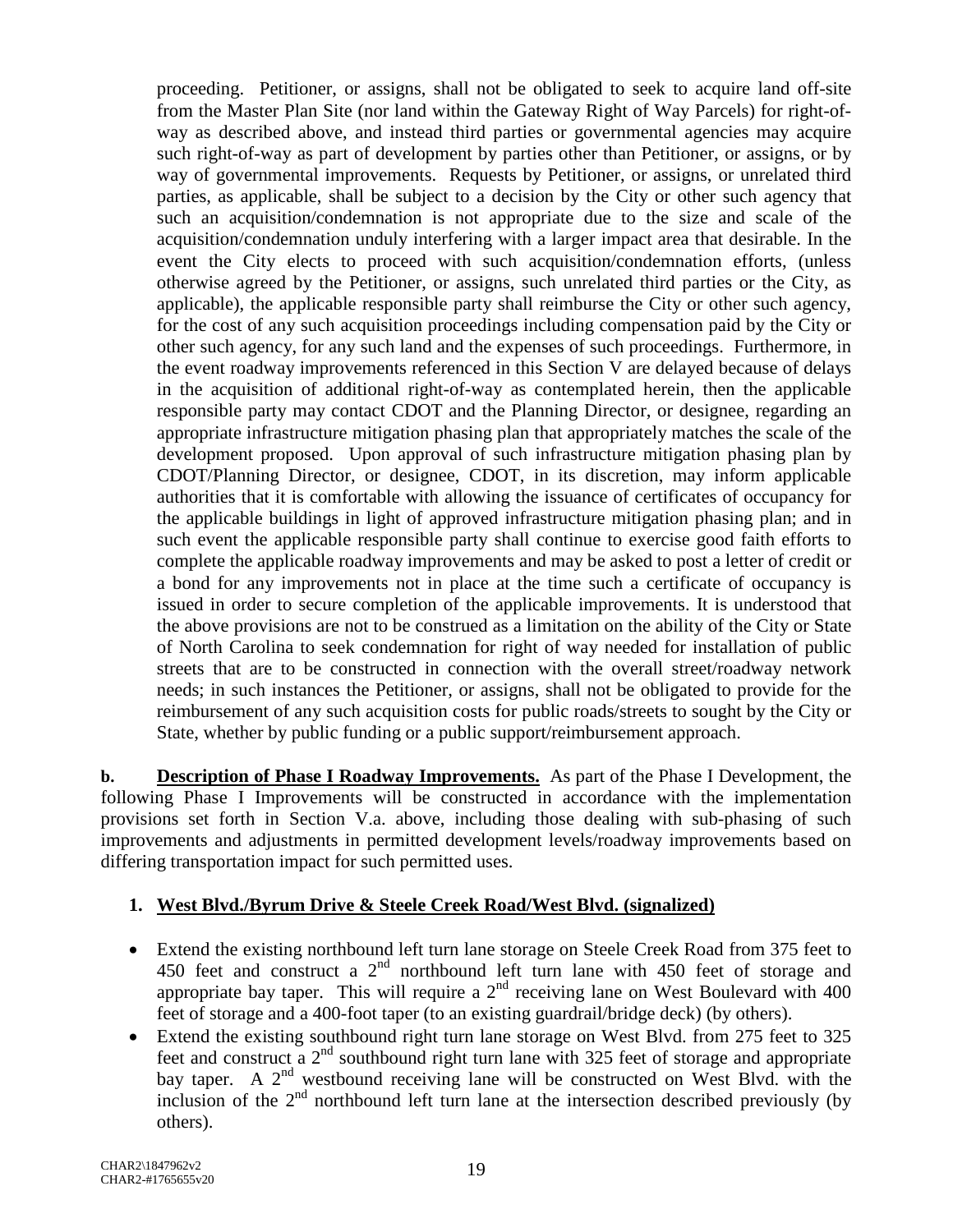- Construct an eastbound right turn lane on West Boulevard with 225 feet of storage and appropriate bay taper.
- Construct a  $2<sup>nd</sup>$  eastbound left turn lane on West Blvd. with 175 feet of storage and an appropriate bay taper (into the existing thru lane taper located to the west).
- It should be noted that there are no pedestrian amenities at or within the immediate vicinity of the intersection; however, improvements such as high-visibility crosswalks, pedestrian signal heads and pushbuttons should be considered.

**Alternative to #1 Above.** If on or before the commencement of construction by Petitioner, or assigns or other parties as permitted above, of the above-referenced West Blvd/Byrum Drive & Steele Creek Road/West Blvd improvements described in #1 above (the "West Blvd/Byrum/Steele Creek Improvements"), the City of Charlotte notifies Petitioner, or assigns, of the approval of final plans for the relocation of West Boulevard with a new alignment (the "West Blvd Relocation Improvements"), Petitioner, or assigns, shall not proceed with construction of the West Blvd/Byrum/Steele Creek Improvements. Instead, Petitioner, or assigns, shall deliver to City of Charlotte the sum of \$393,000, representing the estimated costs associated with the West Blvd/Byrum/Steele Creek Improvements (the "West Blvd Relocation Contribution Payment"). The West Boulevard Relocation Contribution Payment shall be applied by City of Charlotte to the cost of completion of construction of the West Blvd Relocation Improvements, and upon delivery of the West Blvd Contribution Payment to City of Charlotte, any requirement for completion of the West Blvd/Byrum/Steele Creek Improvements shall be waived. If City of Charlotte does not apply the West Blvd Contribution Payment to the cost of the West Blvd Relocation Improvements within four (4) years of deposit of the same with City of Charlotte, the City of Charlotte shall return such amount to Petitioner, or assigns or designee.

# **2. West Blvd. & Wallace Neel Road (recommended signalization)**

- The installation of a traffic signal.
- Construct a westbound right turn lane on West Boulevard with 300 feet of storage and appropriate bay taper (by others).
- Modify the southbound combined left-right lane on Wallace Neel Road to a left turn lane and construct a southbound right turn lane on Wallace Neel Road with 275 feet of storage and appropriate bay taper (by others).
- Construct an eastbound left turn lane on West Boulevard with 350 feet of storage and appropriate bay taper (into the existing thru lane taper located to the west for the intersection of West Blvd. & I-485 Inner Loop Ramps).
	- o This will also require an appropriate thru lane taper on the east side of the intersection.
- It should be noted that there are no pedestrian amenities at or within the immediate vicinity of the intersection; however, improvements such as high-visibility crosswalks, pedestrian signal heads and pushbuttons should be considered.

# **3. West Blvd. & I-485 Inner Loop Ramps (recommended signalization)**

- The installation of a traffic signal.
- Extend the existing eastbound left turn lane storage on West Blvd. from 275 feet to terminate at the I-485 Outer Loop Ramps intersection and construct a  $2<sup>nd</sup>$  eastbound left turn lane on West Boulevard with 350 feet of storage and a 200-foot bay taper (this improvement is located on the existing bridge deck over I-485 - no widening is necessary [10-foot wide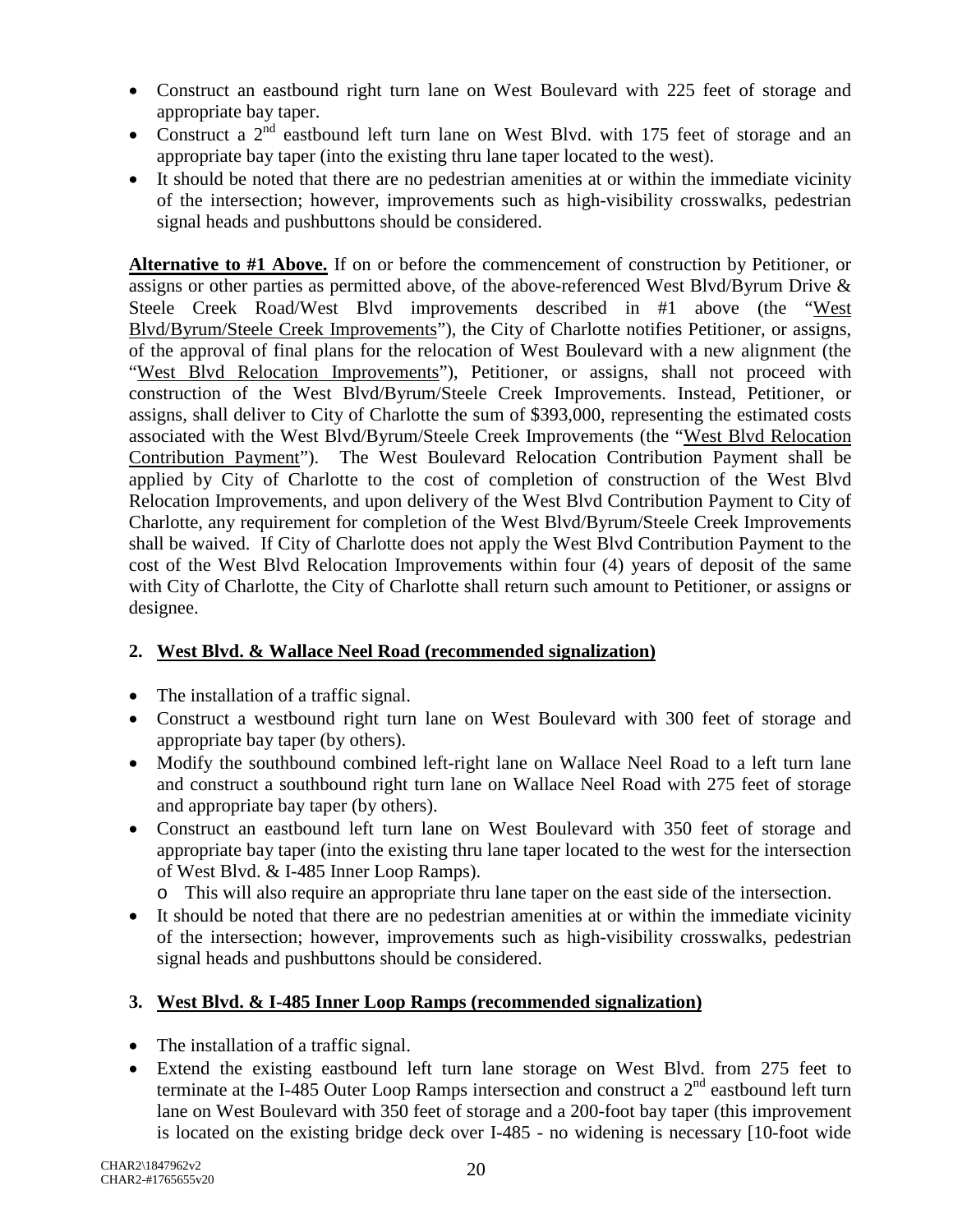lane]).

- $\circ$  This will require a 2<sup>nd</sup> receiving lane on the I-485 Inner Loop Entrance Ramp with a minimum of 500 feet of full lane and a 400-foot taper.
- Extend the existing northbound left turn lane storage on the I-485 Inner Loop Exit Ramp from 140 feet to 650 feet with an appropriate bay taper.
- It should be noted that there are no pedestrian amenities at or within the immediate vicinity of the intersection; however, improvements such as high-visibility crosswalks, pedestrian signal heads and pushbuttons should be considered.

# **4. West Blvd./West Blvd. Extension & I-485 Outer Loop Ramps (recommended signalization)**

- Realign West Boulevard to the north to better line up with the existing bridge deck over I-485.
- The installation of a traffic signal.
- Construct a short (300-foot)  $2<sup>nd</sup>$  westbound thru lane on West Blvd. east of the intersection starting with a 150-foot taper (to an existing guardrail for the bridge deck over I-485).
- Construct a  $2<sup>nd</sup>$  westbound left turn lane on West Boulevard with 250 feet of storage and a 200-foot bay taper.
	- $\circ$  This will require a 2<sup>nd</sup> receiving lane on the I-485 Outer Loop Entrance Ramp with a minimum of 500 feet of full lane and a 400-foot taper.
- Extend the existing southbound right turn lane from 140 feet to 400 feet of storage.
- Construct a southbound left turn lane with 400 feet of storage.
- Construct a second southbound right turn lane with 400 feet of storage.
	- o The proposed West Blvd. Extension will include a five-lane section (two thru lanes in each direction with left turn lanes) – a  $2<sup>nd</sup>$  de-facto receiving lane will be in place with the inclusion of this additional southbound right turn lane.
- Construct the eastbound approach of West Blvd. Extension with a thru lane and combined thru-right turn lane.
- It should be noted that there are no pedestrian amenities at or within the immediate vicinity of the intersection; however, improvements such as high-visibility crosswalks, pedestrian signal heads and pushbuttons should be considered.

## **5. West Blvd. Extension & Realigned Garrison Road/Garrison Road Extension (recommended signalization)**

- The installation of a traffic signal.
- West Blvd. Extension is expected to include a five-lane section (two travel lanes in each direction with a center median or left turn lanes); the two westbound lanes will terminate as separate left and right lanes at Realigned Dixie River Road.
- Realigned Garrison Road is expected to contain the following cross-section:
	- o Two southbound receiving lanes
	- o A northbound left turn lane with 150 feet of storage and appropriate bay taper
	- o A northbound thru lane
	- $\circ$  A 2<sup>nd</sup> northbound thru lane that terminates as a right turn lane at West Blvd. Extension.
- Garrison Road Extension is expected to contain the following cross-section:
	- o A northbound receiving lane
	- o Dual southbound left turn lanes (the inner lane should contain a minimum 175 feet of storage and the outer lane should terminate as a left turn lane) with an appropriate bay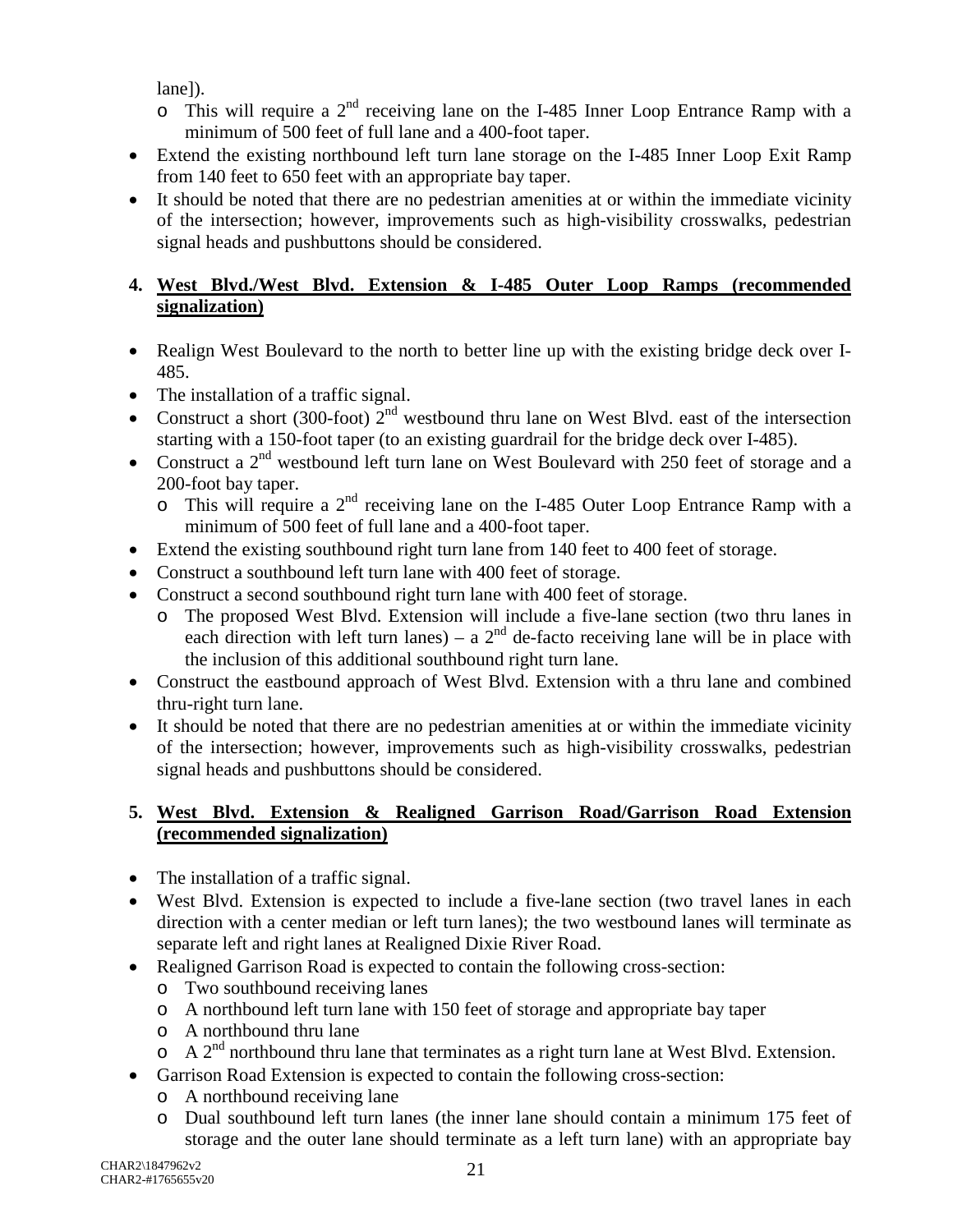taper

- o A southbound combined thru-right turn lane
- Install pedestrian amenities such as sidewalks, high-visibility crosswalks, pedestrian signal heads and pushbuttons.

# **6. Dixie River Road & West Blvd. Extension (recommend signalization as part of West Blvd. Extension)**

- Installation of a traffic signal (upon meeting warrants).
- Construct a northbound right turn lane on Dixie River Road with 325 feet of storage and appropriate bay taper.
- Construct a southbound left turn lane on Dixie River Road with 325 feet of storage and appropriate bay taper.
	- o This will also require an appropriate thru lane taper on the south side of the intersection.
- West Blvd. Extension is expected to include a five-lane section (two travel lanes in each direction with a center median or left turn lanes); the two westbound lanes will terminate as separate left and right lanes at Dixie River Road.

**c. Phase II Development & Phase II Improvements**. As part of the Phase II Development, the following Phase II Improvements will be constructed in accordance with the implementation provisions set forth in Section V.a. above, including those dealing with sub-phasing of such improvements and adjustments in permitted development levels/roadway improvements based on differing transportation impact for such permitted uses.

# **1. West Blvd. & I-485 Inner Loop Ramp (shifted signalization)**

- Loop ramp on the southeast quadrant of the intersection for eastbound West Blvd. to northbound I-485 vehicular;
- Shift the existing northbound I-485 Inner Loop Exit Ramp to the east.
- Reevaluation of intersection improvements to include turn lanes and signalization.

# **2. West Boulevard & I-485 Outer Loop Ramps (signalized)**

- Loop ramp on the northwest quadrant of the intersection for westbound West Boulevard to southbound I-485;
- Reevaluation of intersection improvements to include turn lanes and signalization.

# **3. New I-485 Partial North Interchange and East-West Connector Road**

- East-West Connector Road over I-485 between Wallace Neel Road and Garrison Road Extension;
- I-485 northbound and southbound interchange ramps on north side of partial interchange;
- Modifications to southbound I-485 Outer Loop West Boulevard exit ramp to incorporate new southbound East-West Connector I-485 exit ramp;
- Modifications to northbound I-485 Inner Loop West Boulevard entrance ramp to incorporate new northbound East-West Connector I-485 entrance ramp;
- Modifications to Wallace Neel Road north of partial interchange;
- Evaluation of new intersections for turn lanes and signalization.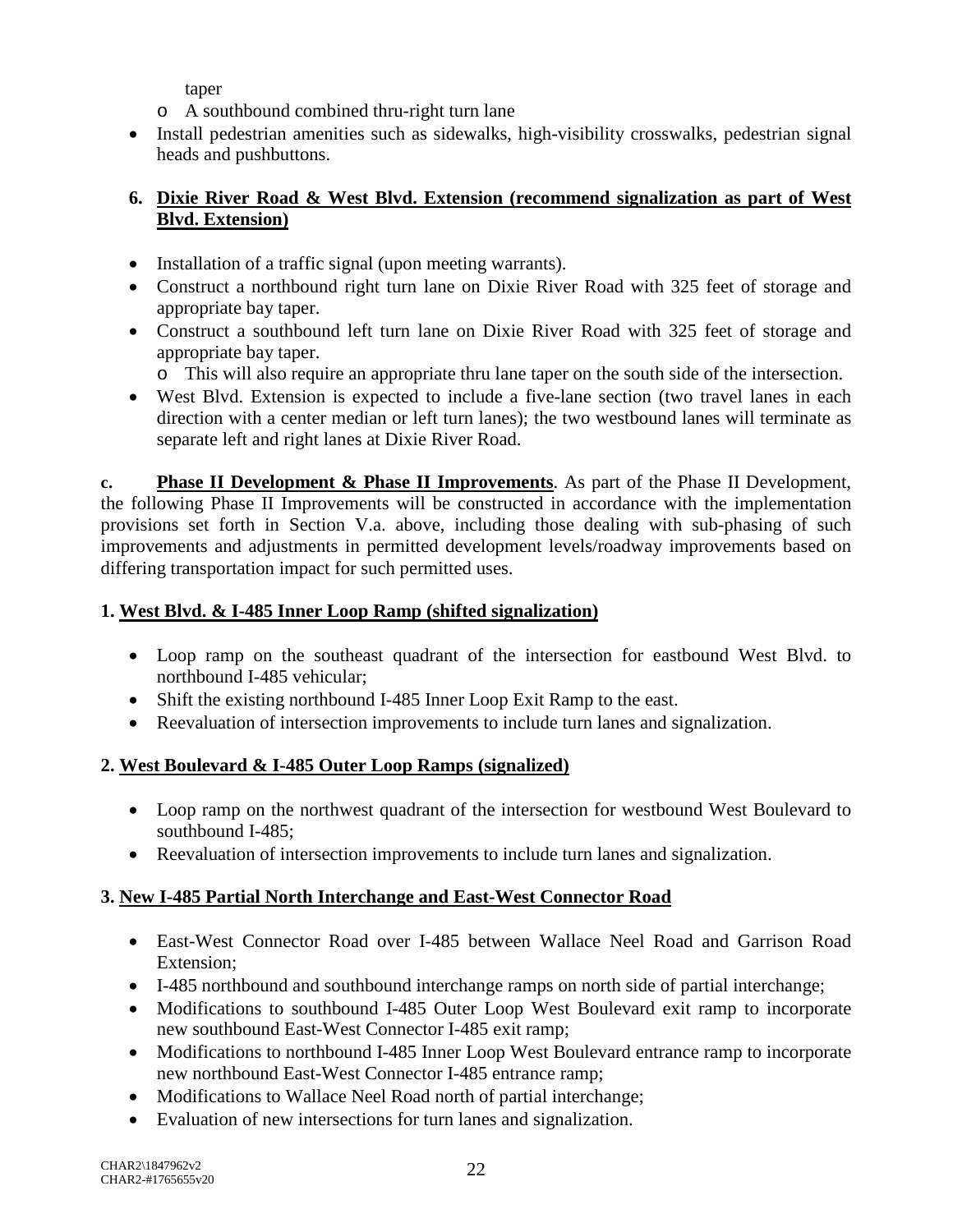## **4. Garrison Road Extension north**

- Garrison Road Extension north to Dixie River Road from end of Phase 1 improvements or East-West Connector intersection;
- Garrison Road Dixie River Road intersection improvements to include evaluation of turn lanes and signalization.

## **5. Dixie River Road north**

• Improvements along Dixie River Road from end of Phase I Roadway Improvements limits north to Garrison Road.

#### **6. Dixie River Road south**

- Improvements along Dixie River Road south from end of Phase I Roadway Improvements limits to new intersection of future Catawba Crossing;
- Dixie River Road & Catawba Crossing intersection improvements to include evaluation of turn lanes and signalization.

#### **7. Garrison Road Extension south**

• Garrison Road extension south from end of Phase I Roadway Improvements to new intersection with Catawba Crossing.

#### **8. Catawba Crossing east**

- Catawba Crossing from intersection with Dixie River Road east to new intersection with southern extension of Garrison Road;
- Catawba Crossing & Garrison Road intersection improvements to include evaluation of turn lanes and signalization.

#### **9. Dixie River Road south**

• Improvements along Dixie River Road south from new intersection of future Catawba Crossing to southern limit of the Master Plan Site.**]**

#### **10. Sadler Road west**

- Improvements along Sadler Road west from improved intersection with Dixie River Road to western limit of rezoning (note the distance to be confirmed);
- Dixie River Road & Sadler Road intersection improvements to include evaluation of turn lanes and signalization.

#### **11. Sadler Road west (not within Master Plan Site)**

- Prior to platting of the  $101<sup>st</sup>$  lot within the Residential District 5 portion of the Residential District bordering Sadler Road, road improvements will be installed to include:
	- $\circ$  2 eleven (11) foot travel lanes including a full overlay of the pavement or as otherwise may be directed by CDOT or as applicable NCDOT.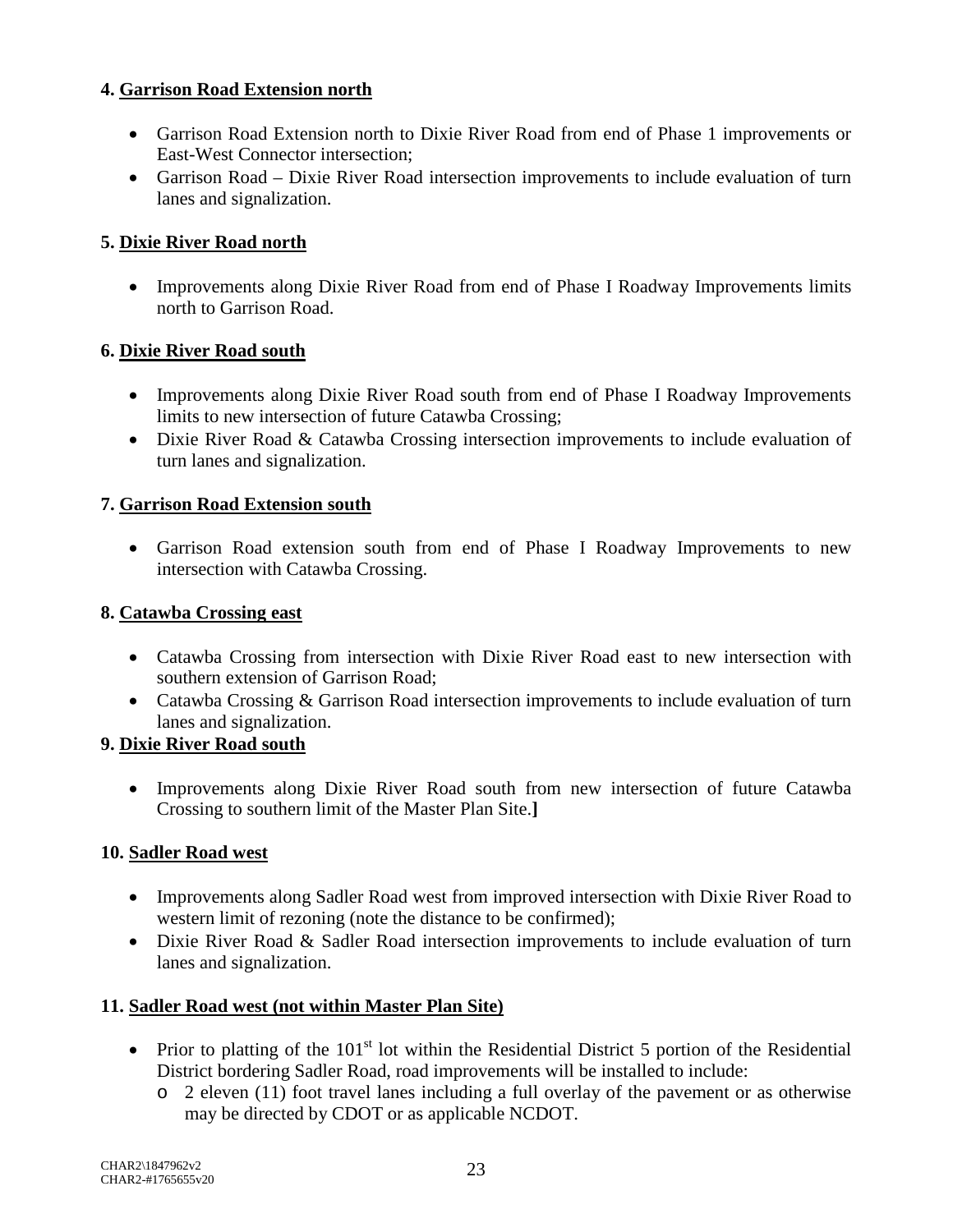## **12. East-West Connector west**

- East-West Connector from intersection with Garrison Road Extension west to Dixie River Road and Sadler Road intersection;
- East-West Connector Road Sadler Road and Dixie River Road intersection improvements to include evaluation of turn lanes and signalization.

# **13. Extension of West Boulevard**

- Extension of West Boulevard west from Dixie River Road intersection to the approximate location/boundary of Watershed Critical Area.
- Extension of West Boulevard east to Billy Graham Parkway in the form of a 2-lane section initially but with ultimate full build-out of a 4-lane section (such timing to be determined); such improvements shall be planned and implemented in coordination with the West Boulevard/Airport related realignment project, the applicable Catawba Crossings study work and subject to applicable future transportation analysis regarding these improvements and the timing of the same.

**d. Phase III Development & Phase III Improvements**. As part of the Phase III Development, except as may be expressly noted below, the following Phase III Improvements will be constructed in accordance with the implementation provisions set forth in Section V.a. above, including those dealing with sub-phasing of such improvements and adjustments in permitted development levels/roadway improvements based on differing transportation impact for such permitted uses.

## **1. West Boulevard Extension west**

• West Boulevard Extension west to its intersection with the Catawba Crossing.

# **2. Dixie River Road south**

- Dixie River Road south to new intersection with Garrison Road extension;
- Evaluation of intersection improvements to include turn lanes and signalization.

#### **3. Garrison Road Extension south**

• Garrison Road Extension south to new intersection with Dixie River Road.

#### **4. Catawba Crossing east and new partial southern interchange with I-485**

- Catawba Crossing east from its intersection with Garrison Road Extension to east of new partial southern interchange with I-485;
- Catawba Crossing and I-485 Outer Loop ramp entrance ramp;
- Catawba Crossing and I-485 Inner Loop ramp exit ramp;
- Catawba Crossing and I-485 intersection improvements to include evaluation of turn lanes and signalization;
- Catawba Crossing east of I-485 to be coordinated with the Airport and the relocation of West Boulevard.

# **5. Catawba Crossing west**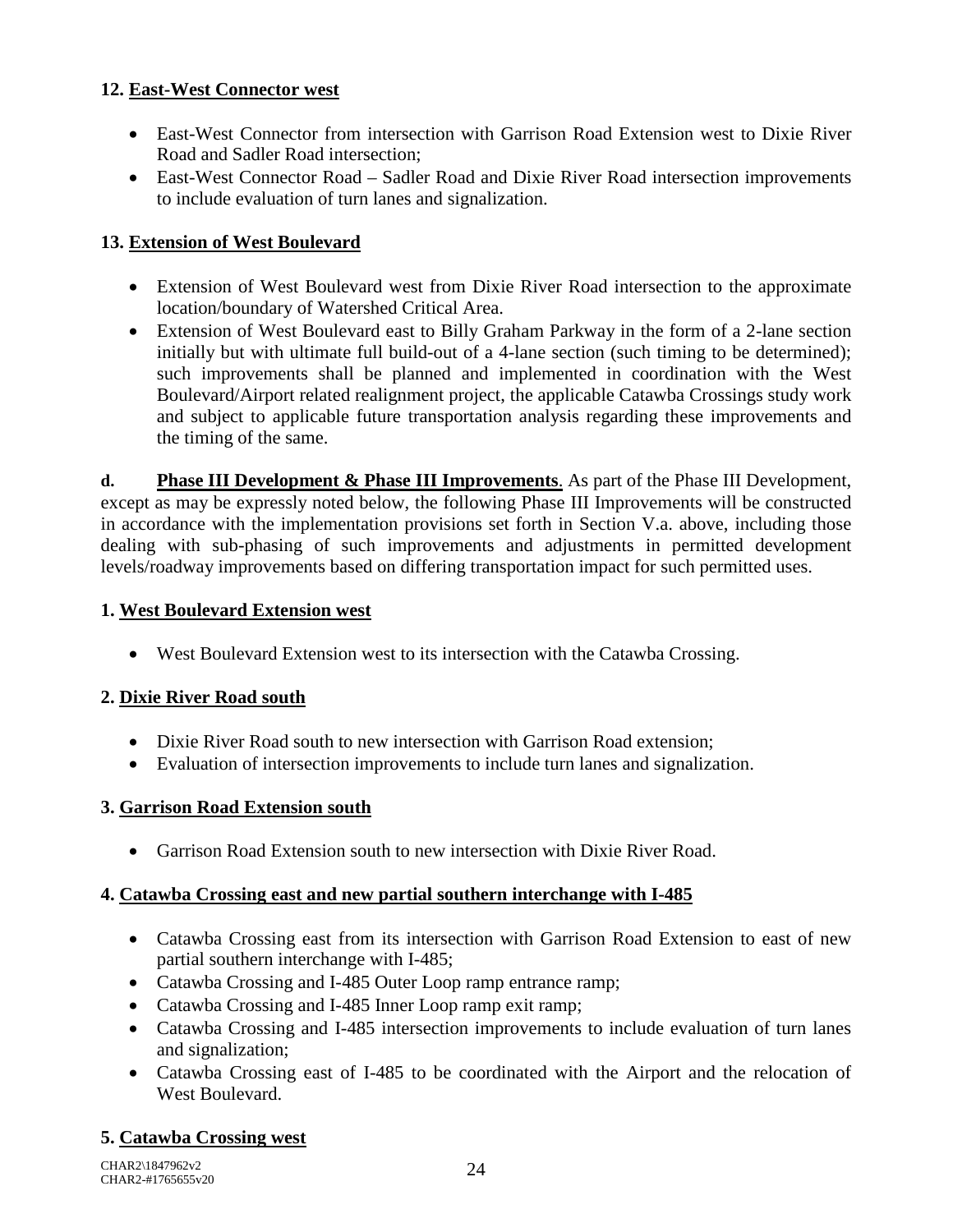• Catawba Crossing west from intersection with Dixie River Road to West Boulevard Extension intersection.

**VI. Design Standards/Guidelines Applicable to all MUDD-O Districts & Some Uses within MX Districts.** The following sets forth certain design standards for specific types of conditions and building types/uses and they are in addition to and will control in the event of a conflict or discrepancy with those standards/guidelines set forth in the applicable District Development Standards. Unless expressly noted below, the following provisions apply to the MUDD-O District and MX-2 District. The following provisions are subject to the application of any applicable MUDD *Optional Provisions* set forth in the Rezoning Plan.

**a.** *Optional Provision*. The following *Optional Provisions* dealing with **side and rear building elevations** fronting Boulevards or Parkways may use landscaping, with a minimum installed height of 1/2 the height of the first story', to address blank walls and/or screen service areas and such landscaping shall be planted at installation in a manner to prevent views of the walls at grade where the landscaping is used.

**b.** *Optional Provision*. The following *Optional Provisions* dealing **with Loading docks, truck doors and service areas. Loading docks, truck doors and service areas** shall not be located between the primary building and the primary street. Loading docks, truck doors and service areas shall be screened, with landscaping, screen walls or other architectural features, from public view except when topographic and/or environmental site conditions exist making such limitation impractical or if there is a demonstrated public benefit reasonably acceptable to the Planning Director to deviate from this standard.

**c.** *Optional Provision*. The following *Optional Provision shall apply.* If the final architectural design cannot meet the design standards for blank wall articulation, **alternative innovative design solutions** may be considered for the reasonable approval of the Planning Director, or designee, under Section I.d. of these General Development Standards.

**d.** *Optional Provision.* The following *Optional Provision* shall apply. The **maximum contiguous area without windows or doors** on any floor shall not exceed 20 feet in length. Where blank or unarticulated walls 20' or greater cannot be addressed principally with doors or windows, they shall be treated with a combination the following options:

1. Provide a higher level of transparency/active use on the ground floor (exaggerated or larger windows indicative of habitable living areas) than the level of transparency provided for on upper stories;

2. Utilize horizontal and vertical variations in wall planes that are a minimum 8 inches in depth;

- 3. Change in building materials;
- 4. Display windows a minimum depth of 12"; and/or
- 5. Landscaping on non-network required streets or secondary street frontages.
- **e.** The following standards apply to **vertical mixed-use and/or multi-story office buildings**: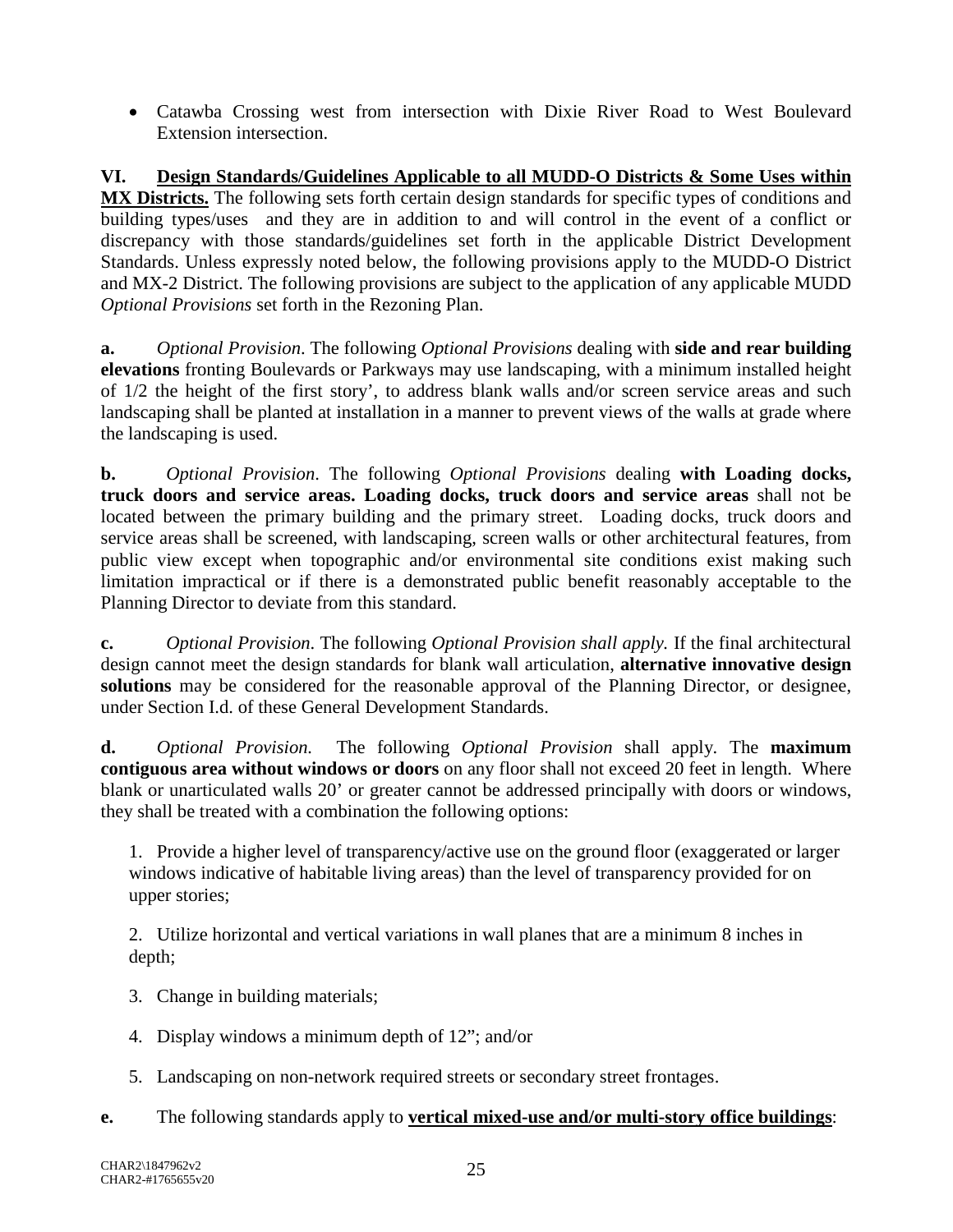- 1. Where a building is served by common entrances (not individual unit entrances) common usable open spaces, site amenity areas or courtyards can be utilized to break up the wall plane.
- 2. The ground floor shall be architecturally differentiated from upper stories i.e. taller ground floor windows, variations in building materials, increased pedestrian level detail etc.
- 3. The ground floor height (floor to ceiling) shall be a minimum of 15 feet. At least 50% of the ground floor per linear street frontage should meet this provision.
- 4. **Office buildings provided in the campus style format** (as defined in Section I.h above) may have larger setbacks from public and private streets than those set forth in the District Development Standards and may be oriented to common open spaces, greenways, I-485 and/or other buildings within the campus.

#### **f.** The following standards apply in the *MUDD-O Districts and the MX District* to **multifamily buildings 3 stories or taller**:

- 1. The scale and massing of buildings longer than 150' along a street shall be minimized by utilizing a combination of the following options: (a) varied roof lines through the use of slopes, modulated buildings heights, gables, dormers or innovative architectural solutions; (b) utilize building corners to provide visual interest at the pedestrian level as well as to differentiate roof lines or highlight ground floor uses; (c) utilize horizontal and vertical variations in wall planes; (d) provide architectural protrusion to accentuate enclosed balconies, and/or (e) a significant change in color and/or material accompanied with a minimum building articulation.
- 2. Common and private individual entrances will be provided along public streets at intervals of no more than 100 feet or as defined in the Streetscape by District Standards on [Sheet RZ-5C]. Where a building is served by common entrances (not individual unit entrances) and cannot achieve the interval spacing, common ground level usable open spaces, site amenity areas or courtyards can be utilized to break up the wall plane.
- 3. When outdoor living area in the form of a porch is provided, individual residential unit entrances shall orient to Local Public Streets with sidewalk connections so as to have a direct pedestrian connection to adjacent public sidewalks or greenways.
- 4. The ground floor shall architecturally differentiate active ground floor uses such as common areas, lounges, amenity areas or leasing offices from the residential uses and upper stories and shall maintain a high level of visibility through the use of clear glass, larger windows and an unobstructed view from adjacent public or private streets or common open spaces.
- 5. Balconies will be designed so that their size and location maximize their intended use for open space. The balconies may encroach into the 4-foot setback transition zone above the first story of the building with a clearance from grade of a minimum of 12 feet when the building is located along and the balcony is facing a public street.
- 6. All facades shall incorporate windows, arches, balconies or other architectural details along with varying build materials, or roof lines or building offsets.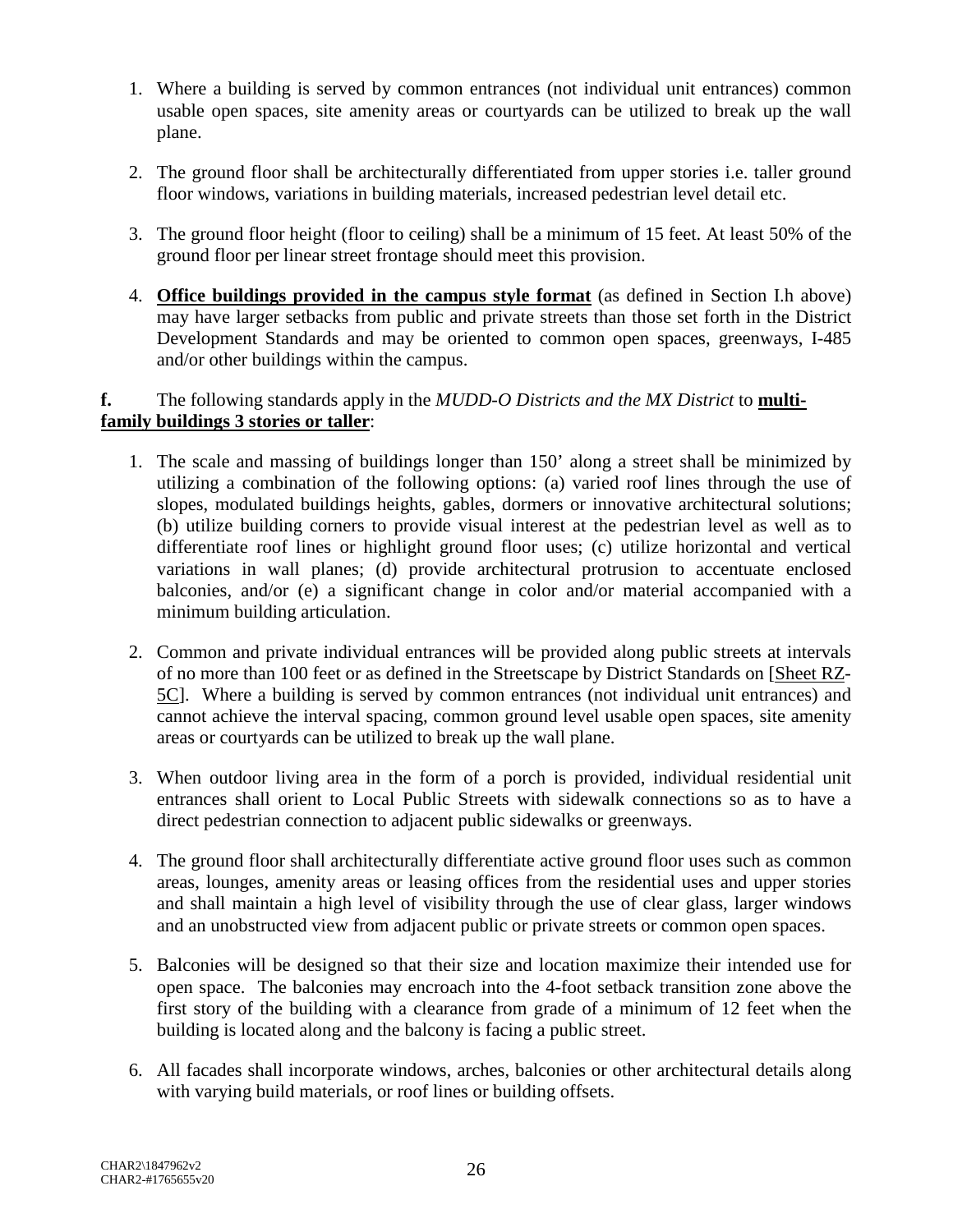- 7. Common building entrances (defined as serving an entire building or majority of the building) for multi-family residential uses shall be at or slightly (1' or less) above grade; entrances serving individual units or small number of units shall be typically 2 feet above grade unless unusual site conditions make this impractical; and common entrances shall be highly visible and architecturally treated as prominent pedestrian entrances through a combination of at least three (3) of the following features:
	- i. Decorative pedestrian lighting/sconces;
	- ii. Architectural details carried above the ground floor;
	- iii. Covered porches, canopies, awnings or sunshades;
	- iv. Archways;
	- v. Transom windows;
	- vi. Terraced or raised planters that can be utilized as seat walls;

vii. Common outdoor seating enhanced with specialty details, paving, landscaping or water features;

- viii. Double doors;
- ix. Stoops or stairs; and/or
- x. Contrasting pavement from primary sidewalk.

**g.** *Optional Provision.* The following design standards apply to **Auto-oriented Uses** (defined as 30,000 square foot or less detached/ freestanding EDEE, retail (including without limitation convenience stores and gas stations) and office uses (including without limitation financial institutions) with or without an accessory drive-thru window:

- 1. A minimum of 60% of the principle entrance facade and 30% of one of the secondary street frontage façades, if located on a corner, shall be designed to have such pedestrian level façade be transparent with clear glass windows and doors that animate the façade edge and/or window box treatments and other similar features.
- 2. Landscaping shall be installed in the the area in front of blank walls that face streets in such as manner as to screen from view the walls covered with such landscaping, and projections, recesses, arcades, awnings, color, and texture shall be used to reduce the visual size of any unglazed walls; the landscaping at the time of planting shall be a minimum three (3) feet in height.
- 3. Locate drive-thru windows, service and loading areas to the rear or side interior side yards, away from the primary streets, to reduce their visibility. The drive thru lane and bail out lanes shall adhere to the standards referenced above in Section VI.h below.
- 4. Reinforce the street edge along parking areas by constructing segments of permanent, architectural walls with a minimum height of 48 inches in combination with or in alternating sequence with landscaping having a minimum installed height of 36 inches.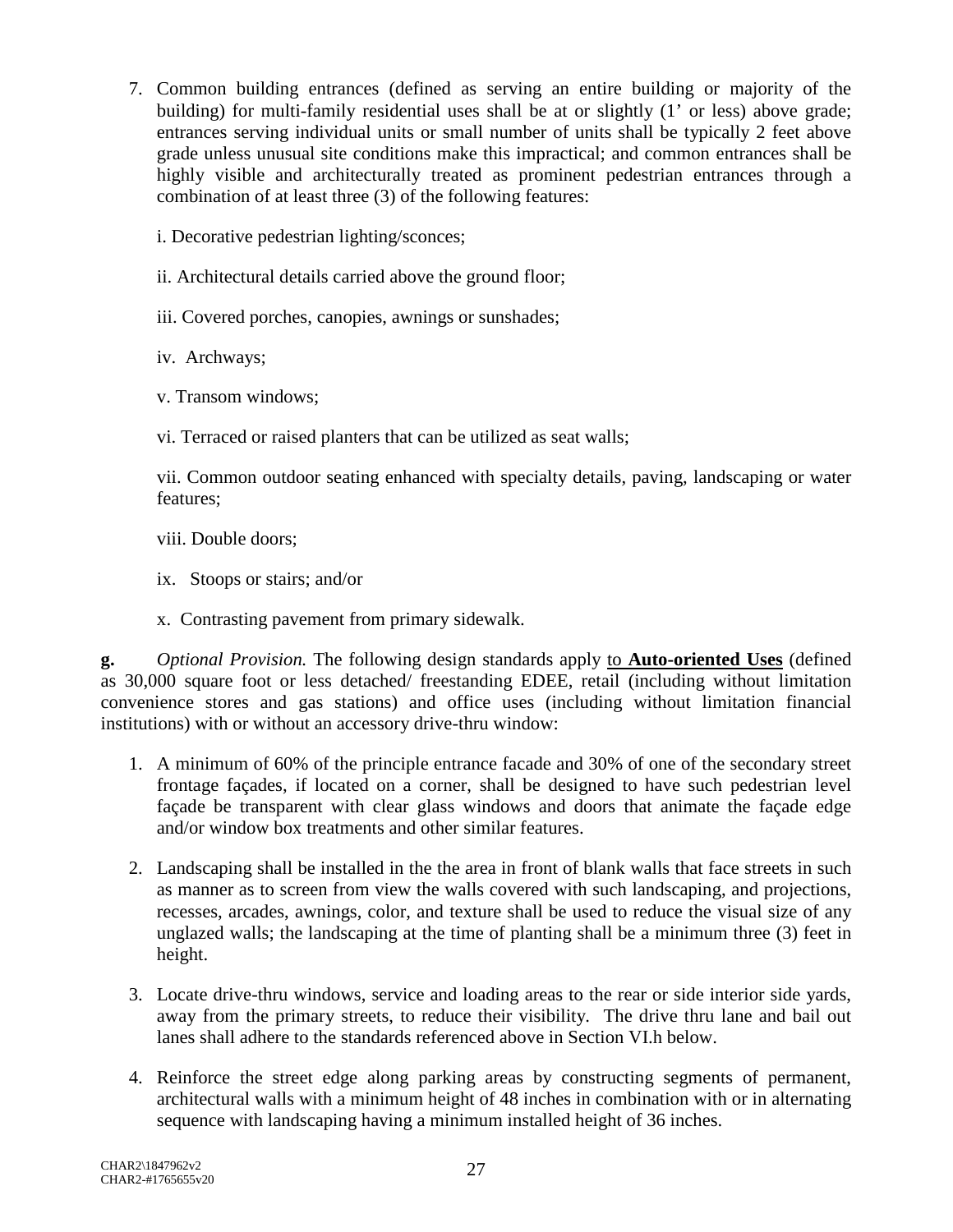- 5. When multiple drive-through lanes are provided, design any canopies over them so that they are integrated with the overall architectural design of the primary buildings and appear to be an extension of the primary building mass, cornice and or roof type with similar architect design. Material deviations are permitted, however shall be complimentary.
- 6. Canopy locations for fuel sales shall not be located between the building and the primary street frontage; provided, however, deviations to this standard are contemplated and allowed with the approval of the Planning Director, or designee, when such facility is located at a corner or other site conditions or shape of site dictate, provided further that landscaping and screening requirements shall apply in each such deviation instance.

**h.** Optional Provision. The following Optional Provision shall apply. **Accessory drive-thru windows** facilities are permitted (with the exception of the Town Center Core) on Parkways, Boulevards or secondary streets (secondary streets being non-primary streets and principally autooriented with less emphasis on pedestrian features), subject to the following standards:

- 1. Drive thru windows shall not be oriented to primary streets. However, one drive thru lane and one bail out lane are permitted between the building and the street with screening achieved through a combination of low landscape solid walls ranging from 36 to 42 inches in height articulated no less than every 20 feet and landscaping.
- 2. Multilane drive thrus such as those for banks or fast food restaurants shall not face the primary street unless canopied and with an articulated building edge.
- 3. No more than 2 uses with accessory drive thru windows per block face are permitted and the uses with accessory drive thru windows may not be located adjacent to each other on the same block unless they share central parking facilities.
- 4. When multiple drive-through lanes are provided, any canopies over them shall be designed so that they are integrated with the overall architectural design of the primary buildings and appear to be an extension of the primary building mass, cornice and or roof type with similar architect design. Material deviations are permitted, however shall be complimentary

**i.** *Optional Provision* **– Larger Format Users.** The following *Optional Provision* shall apply within the MUDD-O Districts for **non-office commercial uses, indoor recreation uses unrelated to schools or civic uses, each of greater than 30,000 sf of gross floor area:**

- 1. Non primary street facing side and rear facades can utilize landscaping with an installed height of  $\frac{1}{2}$  the height of the first story of and plant grouping gaps no larger than 20 feet to address blank walls.
- 2. Parking fields will be minimized to no more than 2 full bays of parking between the building and the primary street, and larger parking areas may be provided to the side or rear of the building. Deviations from this standard may be allowed on thoroughfares with enhanced pedestrian connections through parking areas. Deviations are not allowed in the Town Center Core.
- 3. A primary pedestrian entrance will be located facing a public or private street, or located on a street facing corner. Only one primary pedestrian entrance is required for the building (not one for each street).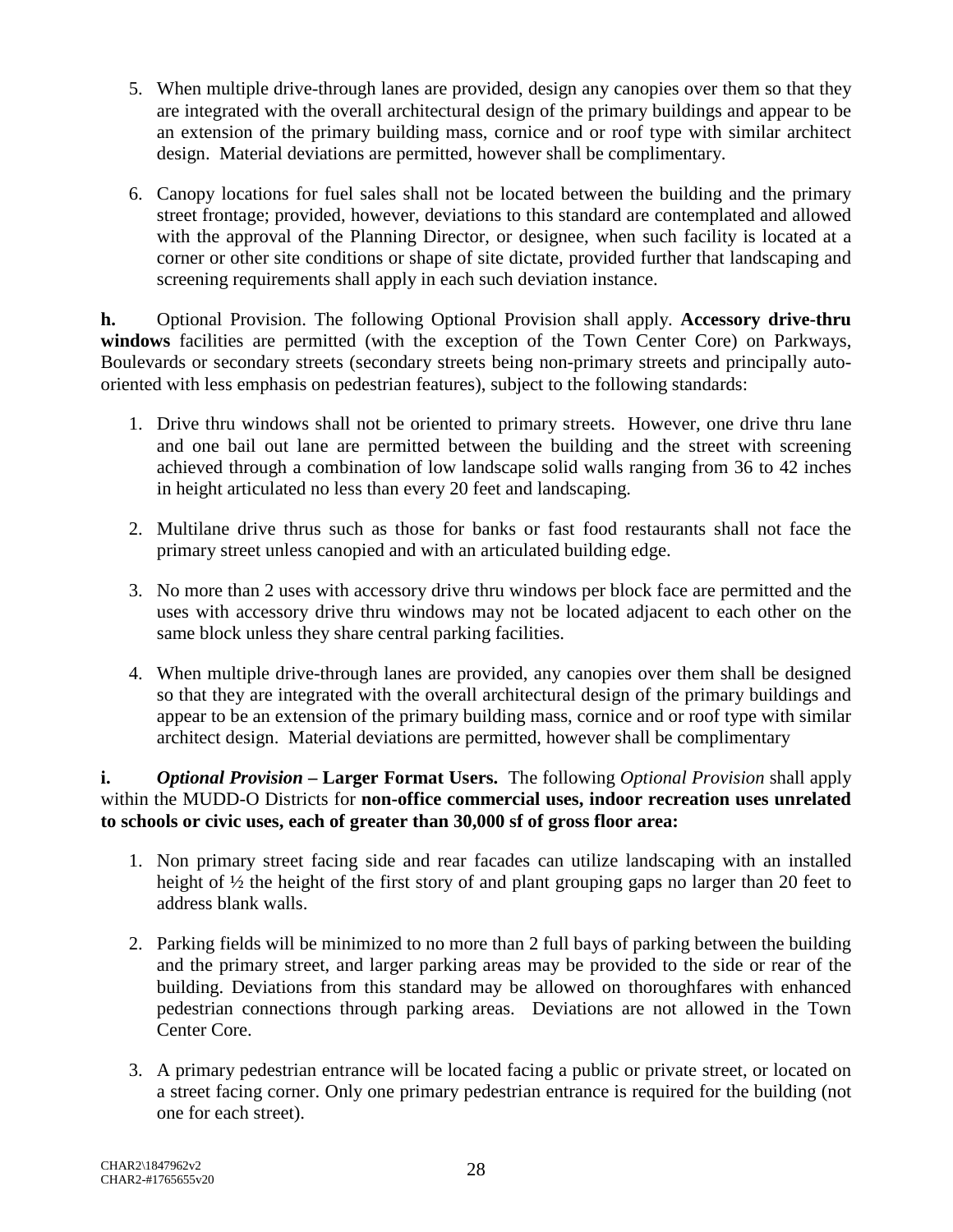- **j.** The following design standards shall apply to **structured parking facilities**:
	- 1. Building materials associated with facades on parking structures shall be generally compatible in character and quality with materials used on nearby buildings, plazas and streetscapes, taking into consideration differences associated with parking structures;
	- 2. Parking structures shall be designed to materially screen the view of parked cars from adjacent public or private streets or publicly accessible open spaces or plazas. Screening of cars on the ground level and second level will be accomplished primarily through the use of decorative louvers and similar features, and landscaping. Cars shall not be visible from the street and/or adjacent sidewalk. Deviations are permitted along I-485 and Boulevards and Parkways where landscaping or walls a minimum of 42 inches tall are permitted screening.
	- 3. Screening of cars parked on the upper level will be accomplished by a solid wall, at least 36 inches in height, designed as part of the parking deck structure except in the Town Center Core where all levels facing a public street shall be screened with decorative louvers or glazing.
	- 4. Architectural detailing should minimize large expanses of horizontal openings in excess of 20 feet and should provide vertical breaks from ground level to top level every 50 feet.

## **k.** The following design standards shall apply to **Continuing Care Retirement Centers (CCRC):**

- 1. Parking areas for the CCRC uses will be located to the rear of the buildings or between the buildings;
- 2. The CCRC buildings located will have at least one primary building entrance oriented to applicable street.
- 3. If pitched roofs are utilized the roof pitch must be greater than 6:12.
- 4. Stucco or EFIS with a smooth or sandy finish may be used as secondary material only on the  $2<sup>nd</sup>$  and  $3<sup>rd</sup>$  floors and such material shall be less than 40% of the aggregate wall area excluding roofs and siding.
- 5. Building façade materials, with the exception of corner treatments and columns, shall be combined only horizontally, with the heavier below the lighter.

**l. Urban Design Townhouse Design Guidelines:** The following design provisions shall apply to single family attached townhomes or multi-family units designed in a townhome formal:

- 1. To provide privacy, all residential entrances within 15 feet of the sidewalk must be raised from the average sidewalk grade a minimum of 24 inches, subject to applicable deviations to address site constraints.
- 2. Pitched roofs, if provided, shall be symmetrically sloped no less than 6:12, except that roofs for porches and attached sheds may be no less than 2:12, unless a flat rood architectural style is employed.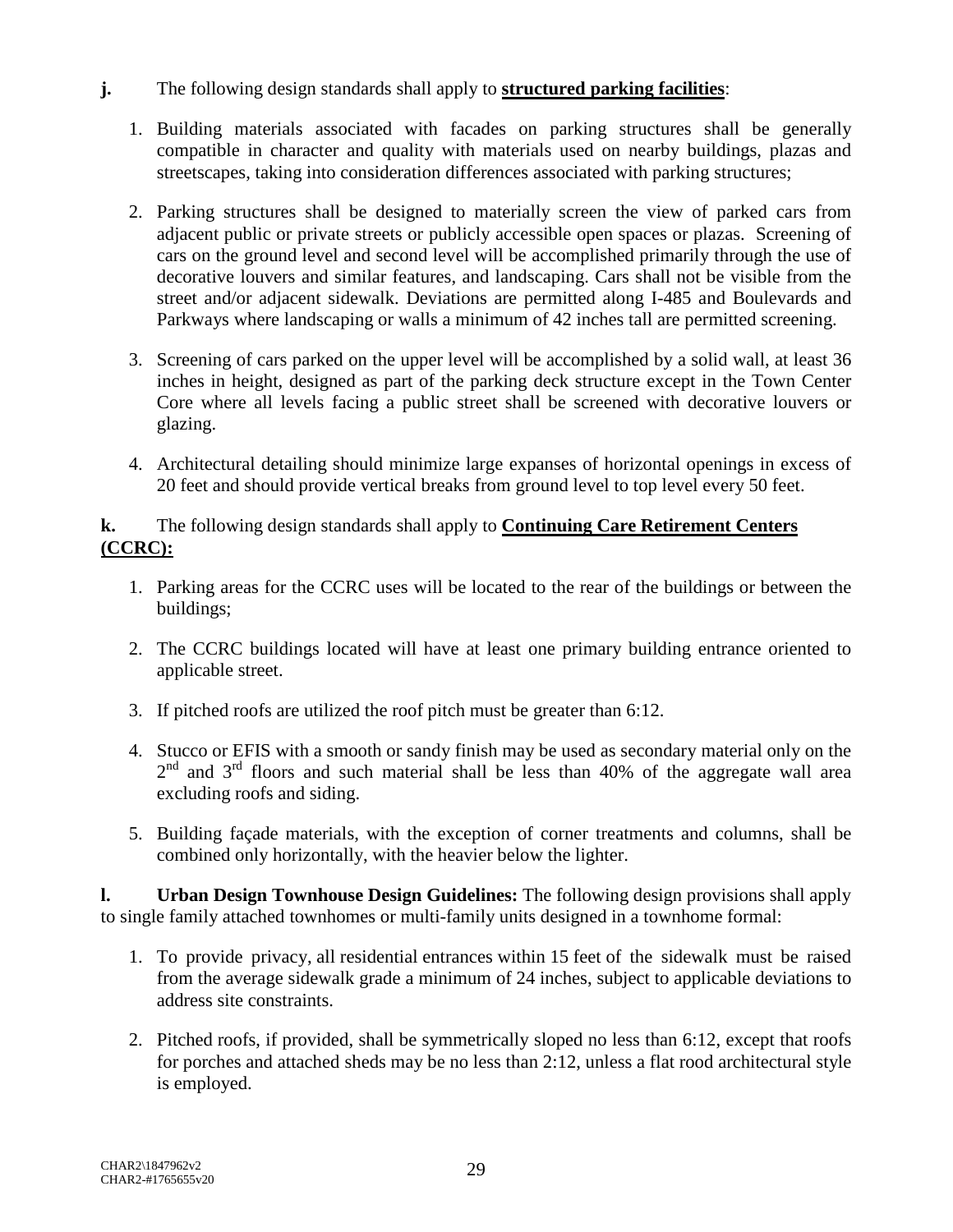- 3. Usable porches and stoops shall form a predominate feature of the building design and be located on the front and/or side of the building. Usable front porches are covered and are at least 6 feet deep. Stoops and entry-level porches may be covered but not be enclosed.
- 4. All corner/end units that face a public or private street should have a porch or stoop that wraps a portion of the front and side of the unit or blank wall provisions shall be implemented that limit the maximum blank wall expanse to 10 feet on all building levels and/or allows acceptable landscaping treatments along such areas.
- 5. Garage doors visible from public or private streets should minimize the visual impact by providing a setback of 12 to 24 inches from the front wall plane and additional architectural treatments such as translucent windows or projecting elements over the garage door opening.
- 6. Sidewalks should be provided to connect one residential entrances to sidewalks along public and private streets.

# **VII. Lighting Standards Applicable to All MUDD-O Districts.**

**a.** All lighting shall be full cut-off type lighting fixtures excluding lower, decorative lighting that may be installed along driveways, sidewalks and park areas.

**b.** Detached lighting in these Areas, except street lights located along public and private streets, will be limited to 26 feet in height in portions of the Areas used for non-residential uses and 21 feet in height for portions used for residential uses.

**c.** No "wall pak" lighting will be allowed, however architectural lighting on building facades, such as sconces, will be permitted and in loading dock areas or at the rear of the buildings where "wall pak" lighting that is designed as down lighting will be allowed.

# **VIII. Signage Standards Applicable to All MUDD-O Districts.**

*a. See the Optional Provisions related to signs in Section II of these General Development Standards.*

#### **IX. Environmental Vision Plan & Environmental Features; PCCO:**

**a. Environmental Vision Plan.** Reference is made to [Sheets RZ 4A,B and C] which sets forth the Environmental Vision Plan for development taking place on the Master Plan Site and certain other guidelines related to environmental and sustainability aspects associated with the Rezoning Plan. The Environmental Vision Plan provides overarching context, intent and requirements for the addressing certain environmental aspects contemplated for the Master Plan Site.

**b. Post Construction Ordinance.** The Petitioner shall comply with the Charlotte City Council adopted Post Construction Stormwater Ordinance.

# **X**. **CATS.**